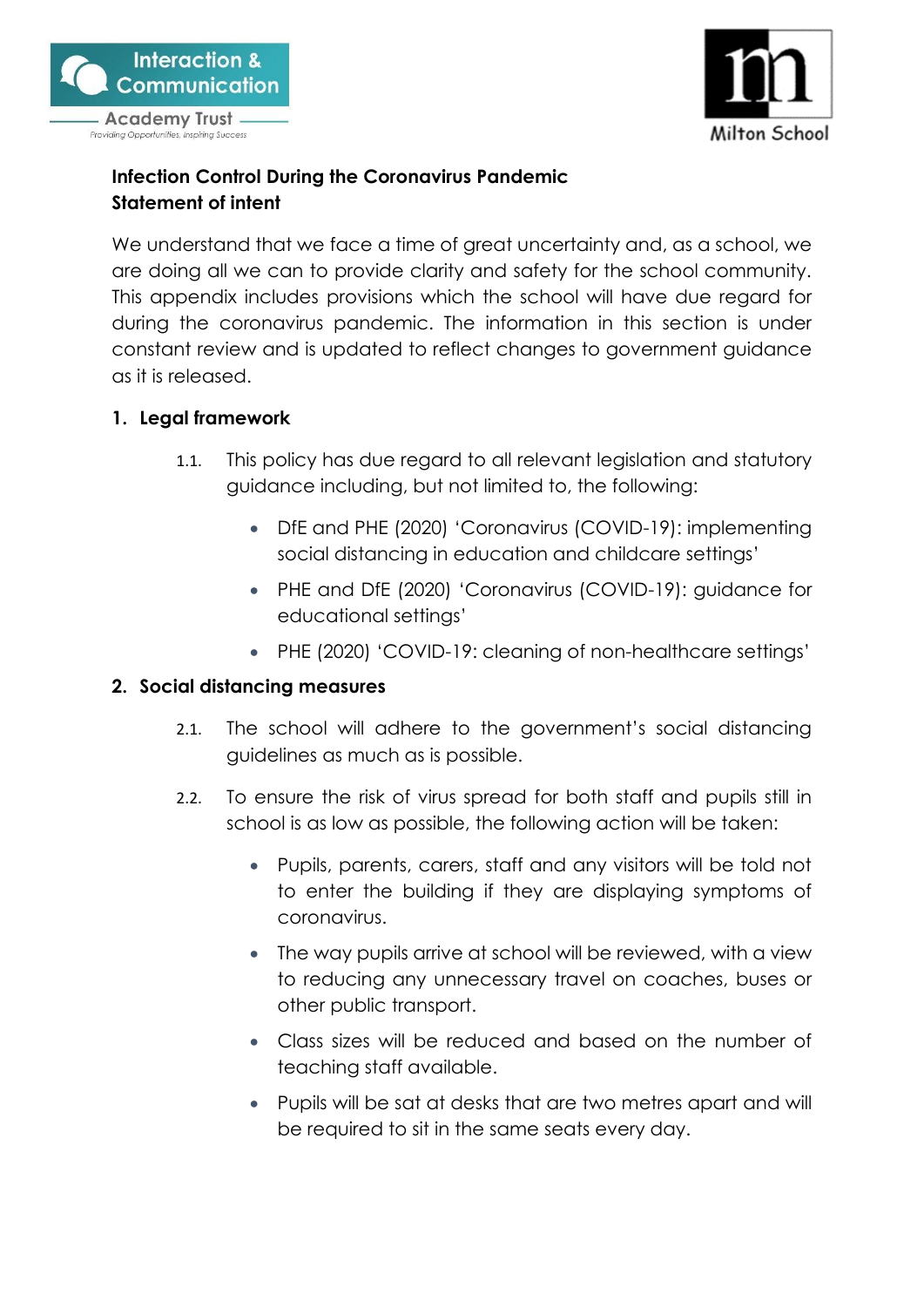- Break times and the movement of pupils around the school will be staggered to prevent large groups of pupils from gathering.
- There will be no lunches on site for pupils or staff.
- Pupils will be asked to visit the toilet one after the other.
- Staff will ensure pupils keep a safe distance whilst in the playground or taking part in physical exercise.
- All unnecessary staff gatherings will be avoided, e.g. where possible, meetings will take place via video conference from different classrooms or offices.
- Parents will be discouraged from gathering at school gates. Floor markings will be placed in pick up areas to ensure parents maintain a two-metre distance from one another.
- Staff will consider using age and developmentally appropriate ways to encourage children to follow social distancing, handwashing and other guidance, e.g. through games, songs and stories.

# **3. Additional hygiene and cleaning measures**

- 3.1. Anyone who feels unwell will be told to stay at home for 7 days if they live alone, or 14 days if they live with others. They will be required to get a test.
- 3.2. All staff and pupils will be:
	- Told to frequently wash their hands with soap and water for 20 seconds.
	- Encouraged not to touch their faces.
	- Told to use a tissue or their elbow to catch coughs or sneezes and use bins for tissue waste.
- 3.3. Pupils who have difficulty washing their hands will be supported by a member of staff.
- 3.4. Sharing food, drink, utensils, equipment and soft toys will be avoided as much as possible. Equipment, toys and surfaces will be cleaned and disinfected more frequently than usual.
- 3.5. The frequency of cleaning will increase, particularly for surfaces in classrooms, within toilet blocks and in changing rooms, in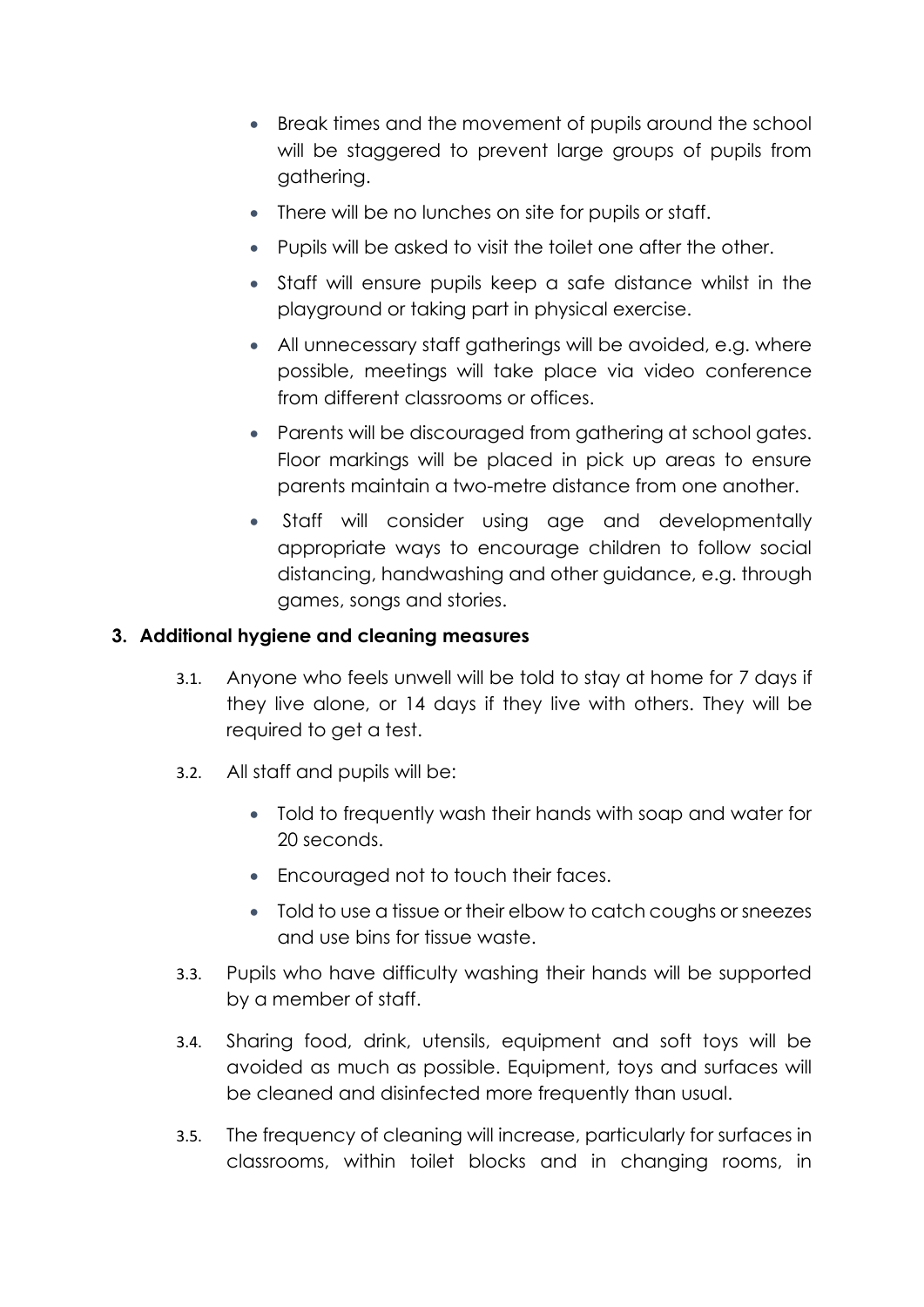accordance with PHE's 'COVID-19: cleaning of non-healthcare settings' guidance and the school's daily cleaning routine

3.6. Equipment, including keyboards, tables, chairs, door handles, light switches and bannisters, will be cleaned and disinfected regularly. Each class will have a supply of cleaning materials to use throughout the day.

## **4. Preventing the further spread of infection**

- 4.1. If anyone becomes unwell with the symptoms of coronavirus, they will be sent home and advised to follow PHE's 'COVID-19: guidance for households with possible coronavirus infection'.
- 4.2. If a pupil is awaiting collection, they will be moved to the DT room where they can be isolated behind a closed door and receive adult supervision, if required. Where possible, a window will be opened for ventilation.
- 4.3. Where isolation is not possible, the pupil will be moved to an area which is at least two metres from anyone else.
- 4.4. If the pupil needs to use the toilet whilst waiting to go home, they will be required to use a separate bathroom. This bathroom will be cleaned and disinfected using standard cleaning products before anyone else uses it.
- 4.5. If a member of staff has helped someone who is unwell with coronavirus symptoms, they along with the other members of their class team will all go home once the other pupils have been collected.
- 4.6. Staff must wash their hands thoroughly for 20 seconds following any contact with someone who is unwell.
- 4.7. When cleaning an area where a person with possible or confirmed coronavirus has been, staff will use disposable gloves and an apron. Staff will wash their hands with soap and water for 20 seconds after all PPE has been removed.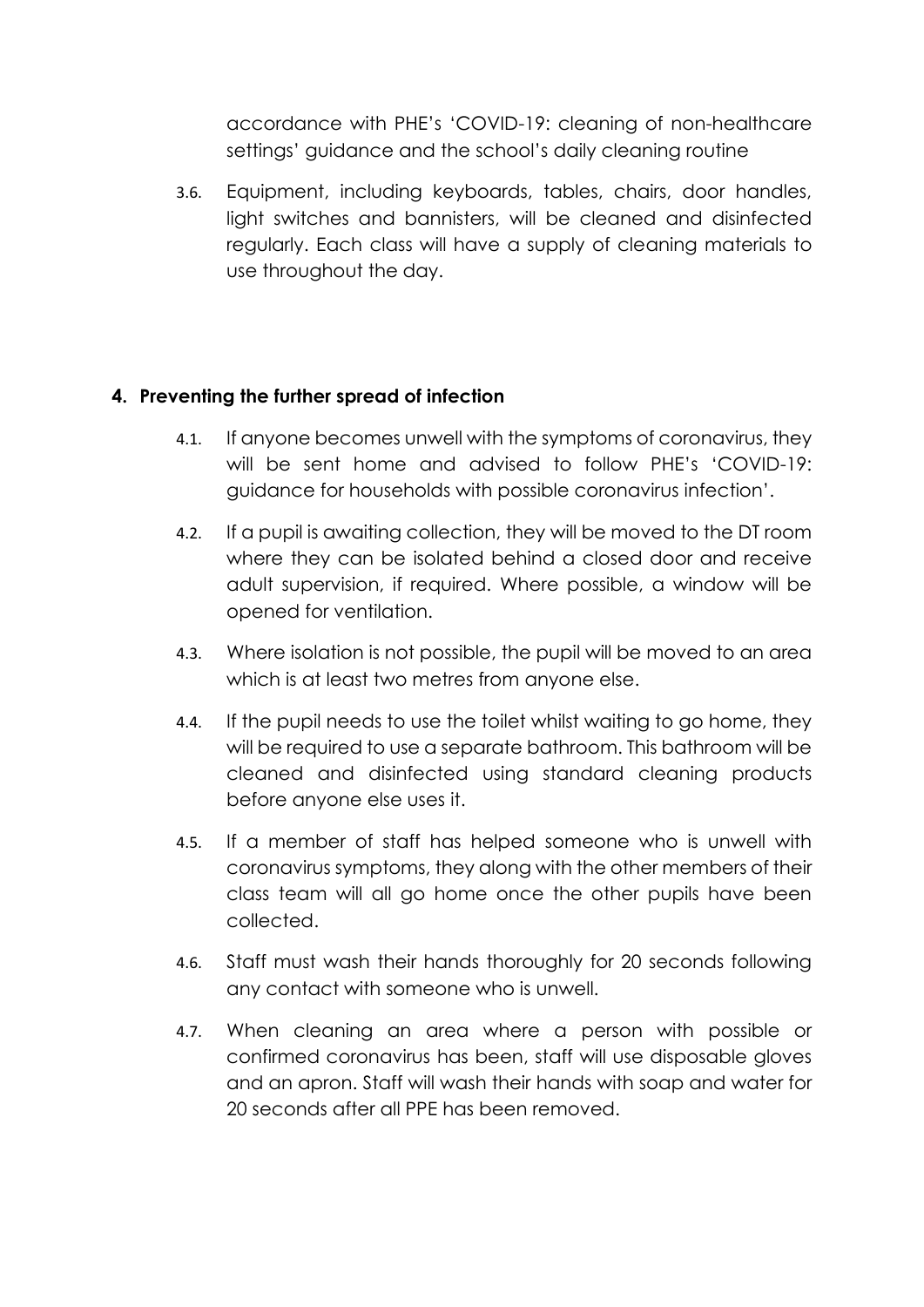- 4.8. If there is visible contamination to an area, e.g. with bodily fluids, cleaning staff will use additional PPE to protect their eyes, mouth and nose.
- 4.9. Areas where a symptomatic individual has passed through and spent minimal time, e.g. corridors, but which are not visibly contaminated with bodily fluids, will be cleaned thoroughly with normal cleaning products.
- 4.10. All surfaces that a symptomatic person has come into contact with will be cleaned and disinfected, including objects which are visibly contaminated and those which are potentially contaminated, e.g. door handles.
- 4.11. Disposable cloths or paper rolls and disposable mop heads will be used to clean all hard surfaces, floors, chairs, door handles and sanitary fittings, using one of the following options:
	- A combined detergent disinfectant solution at a dilution of 1,000 parts per million available chlorine
	- A household detergent followed by disinfection (1000 ppm av.cl), following the manufacturer's instructions for dilution, application and contact times
	- An alternative disinfectant which is checked to ensure it is effective against enveloped viruses
- 4.12. Cleaning staff will be asked to:
	- Avoid creating splashes and spray when cleaning.
	- Dispose of any cloths and mop heads used, by putting them into waste bags.
	- Steam clean items that cannot be cleaned using detergents, e.g. upholstered furniture.
	- Dispose of items that are heavily contaminated with body fluids and cannot be cleaned by washing.
- 4.13. Waste from possible cases and the cleaning of potentially infected areas will be put into a plastic rubbish bag which will be tied when full. The plastic bag will then be placed into a second tied bin bag, put in a suitable and secure place, and marked for storage until the individual's test results are known.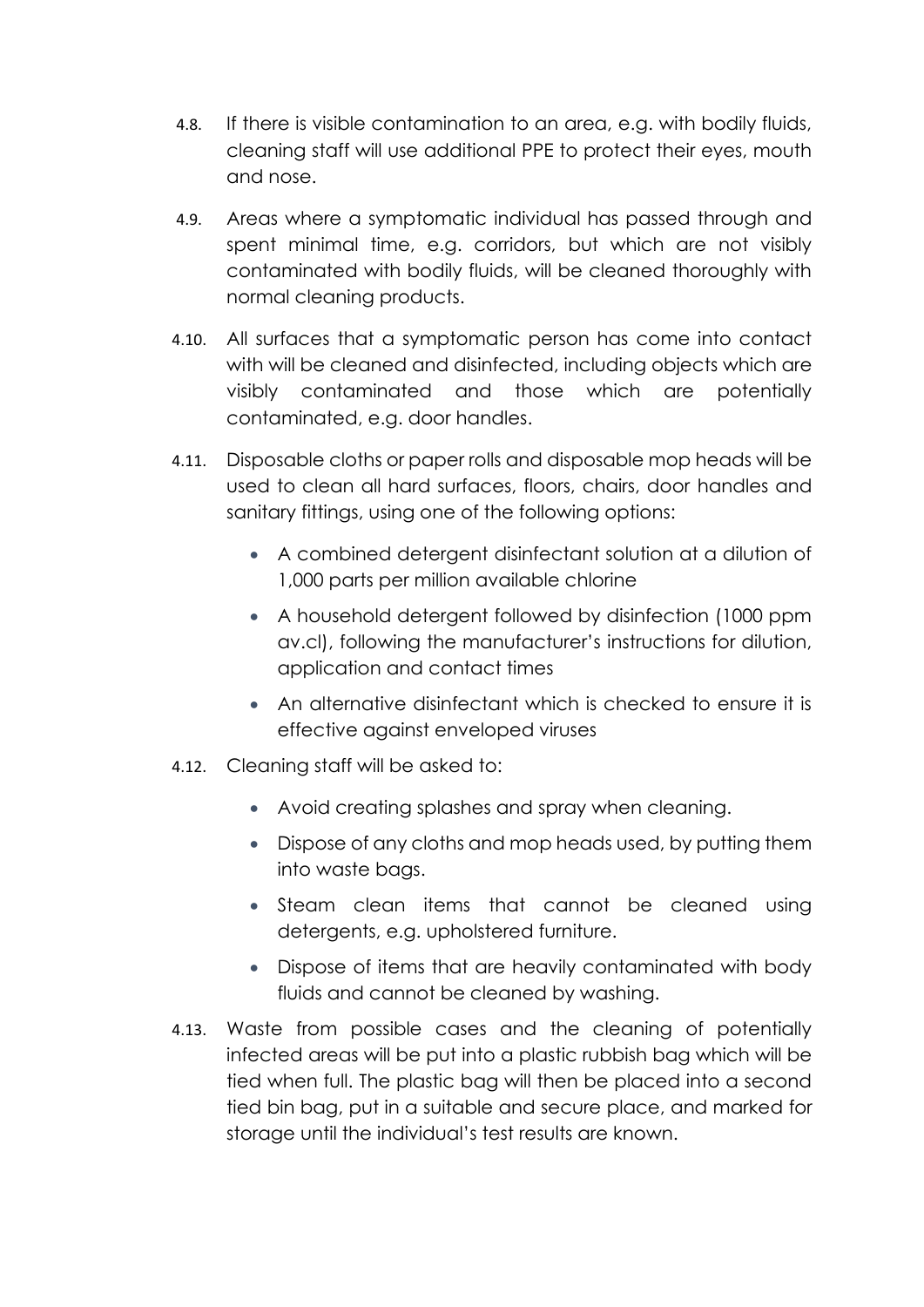4.14. It is the member of SLT on site to ensure that other all SLT are informed via email of the pupil/staff and that the Site Supervisor and Cleaning Team are aware of any deeper cleaning that is required due to bodily fluids etc

# **5. Communication with parents**

5.1. The school will inform parents about the measures being taken and request they provide support with implementation, e.g. by encouraging measures to continue at home.

## **6. Pupils**

- 6.1. The school will work with the LA and parents to decide how best to continue supporting pupils with EHC plans whilst ensuring they stay healthy and safe.
- 6.2. Some pupils with SEND or complex needs may be unable to follow social distancing guidelines. In these circumstances, staff will increase their level of self-protection by minimising close contact (where appropriate), cleaning frequently touched surfaces, and carrying out more frequent handwashing or virtual learning may be suitable for individuals to protect themselves and the wider community.

# **7. Monitoring and review**

- 7.1. The **Principal** is responsible for continually monitoring PHE and DfE updates and updating this appendix in line with any changes to government guidance.
- 7.2. Any changes to this appendix will be communicated to all staff, parents and relevant stakeholders.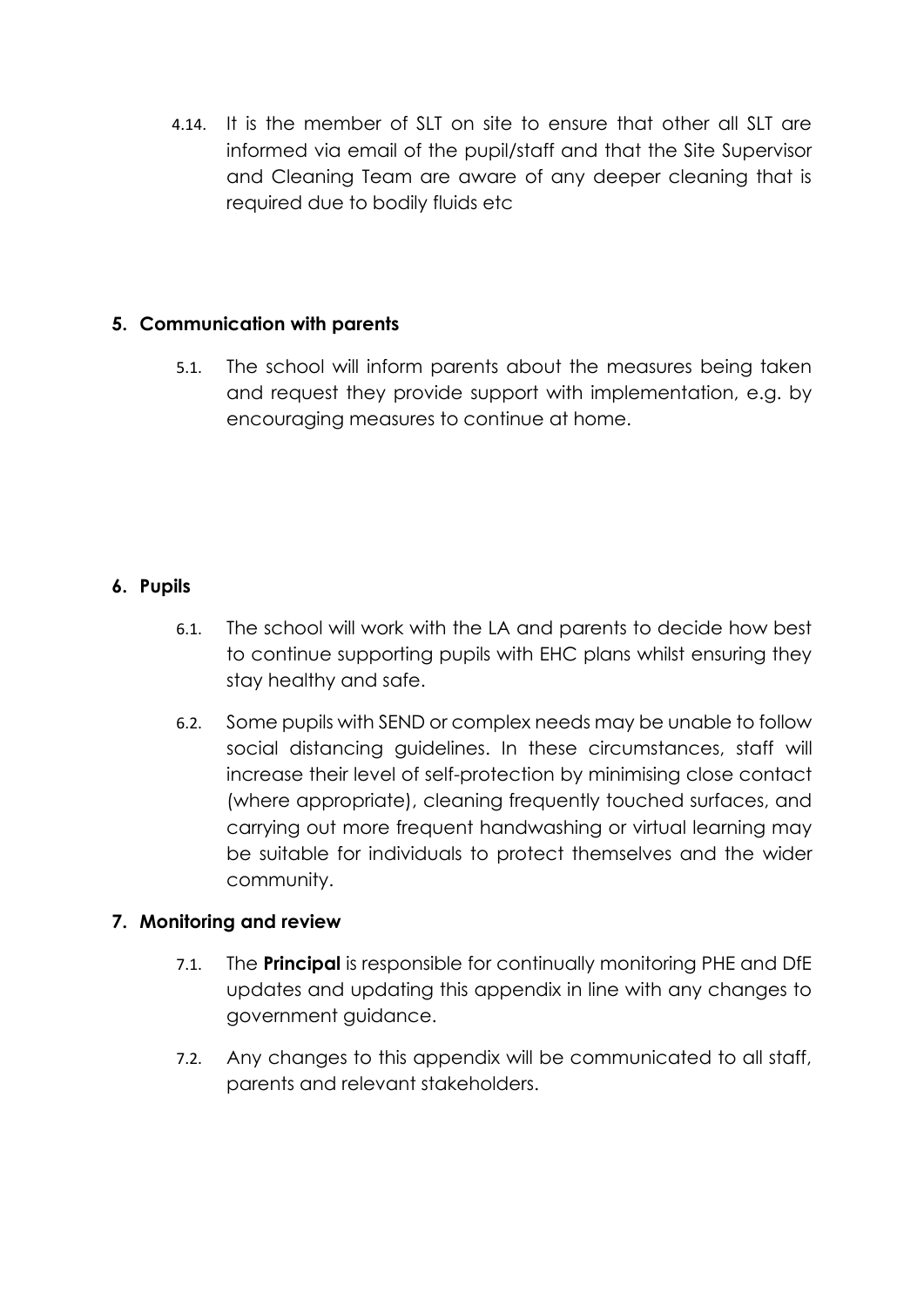



<u>m</u> Milton School

**Managing Specific Infectious Diseases** 

| <b>Disease</b> | <b>Symptoms</b>                                                                                                                                                                        | <b>Considerations</b>                                                       | <b>Exclusion period</b>                                                                                              |
|----------------|----------------------------------------------------------------------------------------------------------------------------------------------------------------------------------------|-----------------------------------------------------------------------------|----------------------------------------------------------------------------------------------------------------------|
| Athlete's foot | Scaling or cracking of the skin,<br>particularly between the toes, or blisters<br>containing fluid. The infection may be<br>itchy.                                                     | Cases are advised to see their GP<br>for advice and treatment.              | Exclusion is not necessary.                                                                                          |
|                | Sudden onset of fever with a runny nose,<br>cough and generalised rash. The rash                                                                                                       |                                                                             | Chickenpox is infectious from 48<br>hours prior to a rash appearing<br>up to five days after the onset of<br>a rash. |
| Chicken pox    | then blisters and scabs over. Several<br>blisters may develop at once, so there<br>may be scabs in various stages of<br>development. Some mild infections may<br>not present symptoms. | Cases are advised to consult their<br>GP.                                   | Cases will be excluded from<br>school for five days from the<br>onset of a rash.                                     |
|                |                                                                                                                                                                                        |                                                                             | It is not necessary for all the<br>spots to have healed before the<br>case returns to school.                        |
|                | The first signs of cold sores are tingling,                                                                                                                                            | Cases are advised not to touch                                              |                                                                                                                      |
| Cold sores     | burning or itching in the affected area.<br>Around 24 hours after the first signs                                                                                                      | the cold sore, or to break or pick<br>the blisters. Sufferers of cold sores | Exclusion is not necessary.                                                                                          |
|                | appear the area will redden and swell,                                                                                                                                                 | should avoid kissing people and                                             |                                                                                                                      |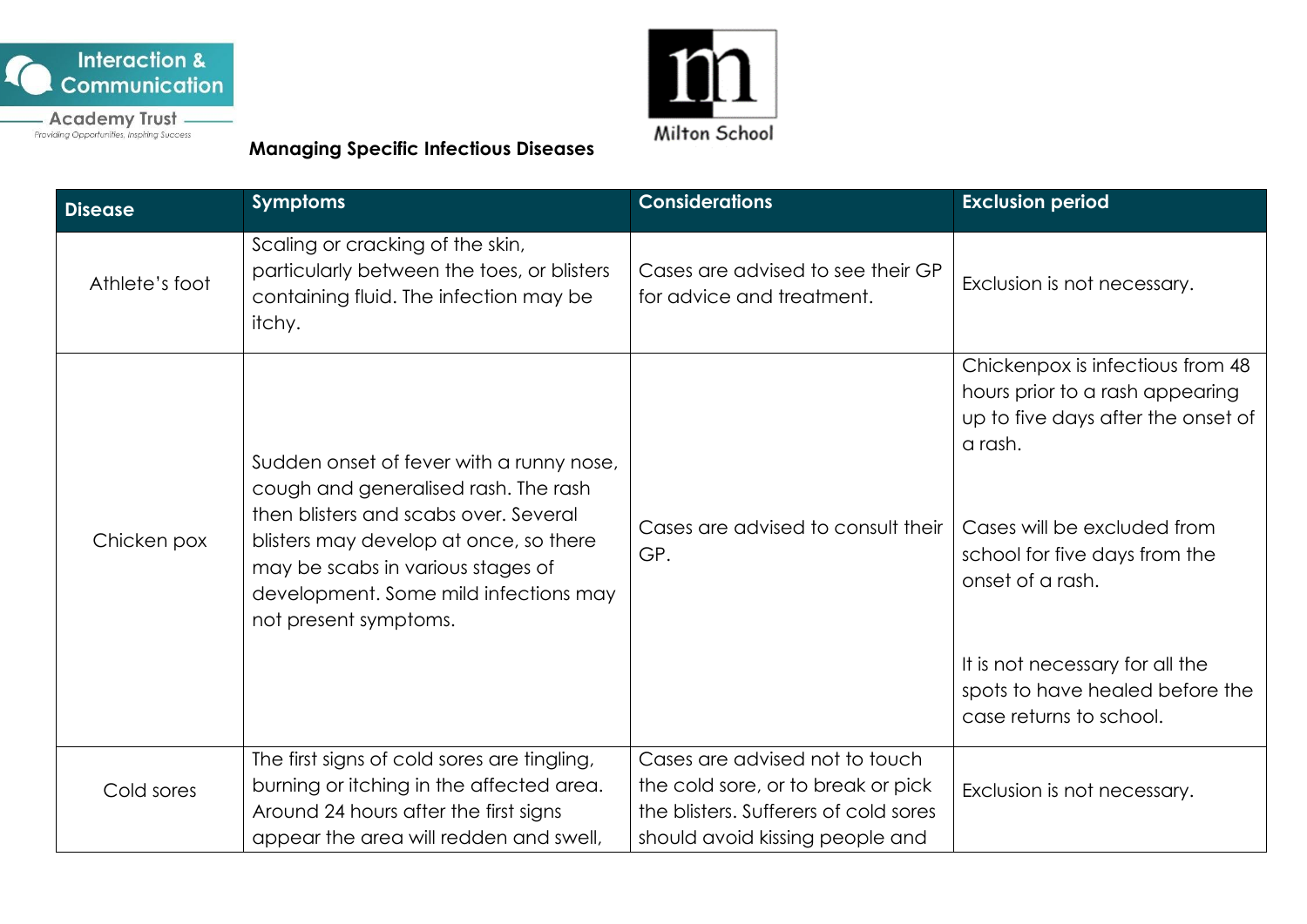| <b>Disease</b> | <b>Symptoms</b>                                                                                                                                                                                                                  | <b>Considerations</b>                                                                                                                                                                                         | <b>Exclusion period</b>                                                                                                      |
|----------------|----------------------------------------------------------------------------------------------------------------------------------------------------------------------------------------------------------------------------------|---------------------------------------------------------------------------------------------------------------------------------------------------------------------------------------------------------------|------------------------------------------------------------------------------------------------------------------------------|
|                | resulting in a fluid-filled blister. After<br>blistering, they break down to form<br>ulcers then dry up and crust over.                                                                                                          | should not share items such as<br>cups, towels and facecloths.                                                                                                                                                |                                                                                                                              |
| Conjunctivitis | The eye(s) become reddened and<br>swollen, and there may be a yellow or<br>green discharge. Eyes may feel itchy<br>and 'gritty'.                                                                                                 | Cases are encouraged to seek<br>advice, wash their hands<br>frequently and not to rub their<br>eyes.<br>The HPT will be contacted if an<br>outbreak occurs.                                                   | Exclusion is not necessary.                                                                                                  |
| Coronavirus    | A new, continuous cough and a high<br>temperature are the main symptoms of<br>coronavirus.                                                                                                                                       | Cases will be sent home and<br>advised to contact 111 for<br>advice, or 999 if they become<br>seriously ill or believe their life is at<br>risk.<br>The local HPT will be contacted if<br>an outbreak occurs. | Cases will be required to self-<br>isolate at home for 7 days if they<br>live alone, or 14 days if they live<br>with others. |
| Food poisoning | Symptoms normally appear within one<br>to two days of contaminated food<br>being consumed, although they may<br>start at any point between a few hours<br>and several weeks later. The main<br>symptoms are likely to be nausea, | Cases will be sent home.<br>The HPT will be contacted where<br>two or more cases with similar<br>symptoms are reported.                                                                                       | Cases will be excluded until 48<br>hours have passed since<br>symptoms were present.                                         |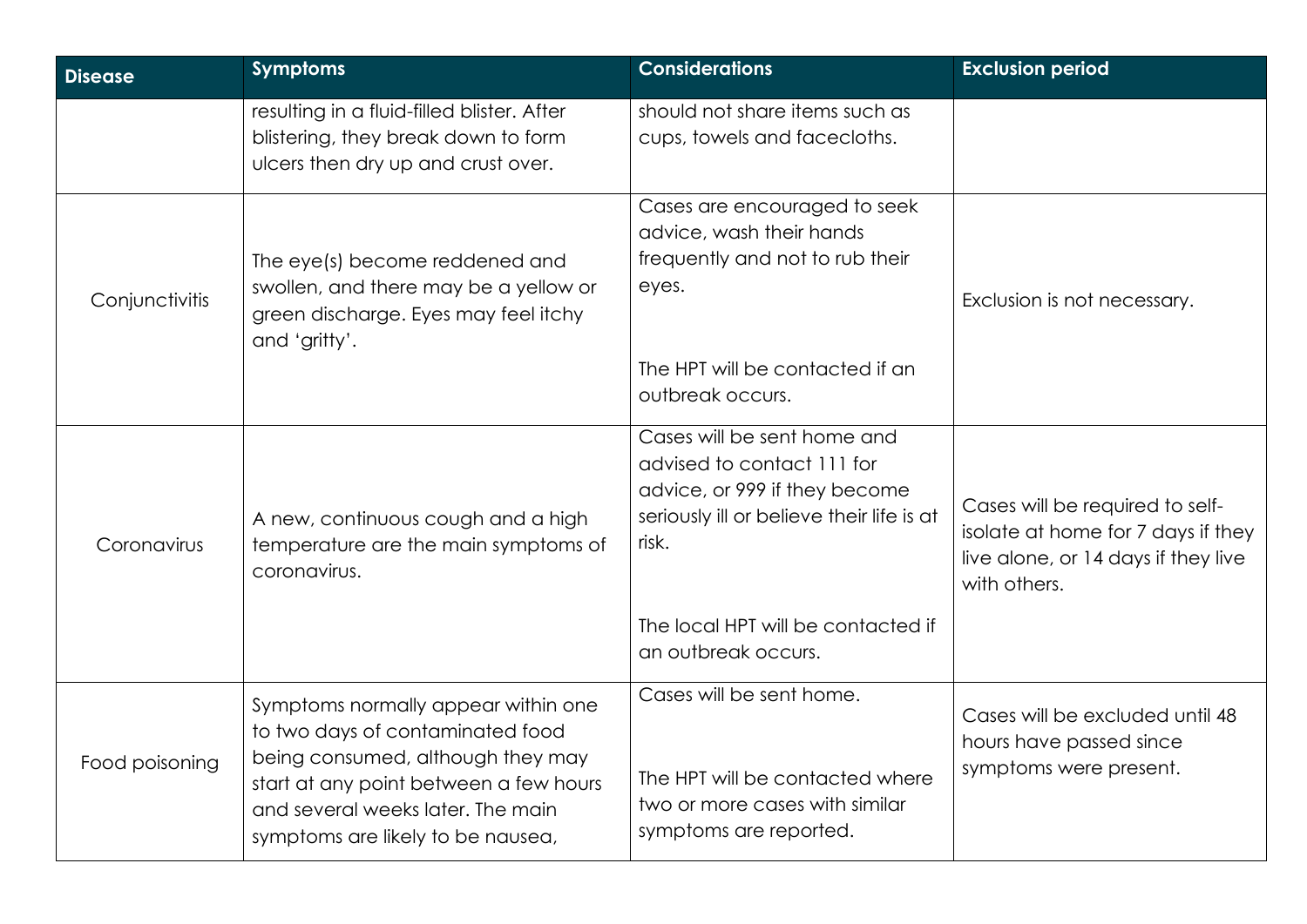| <b>Disease</b>                   | <b>Symptoms</b>                                                                                                                       | <b>Considerations</b>                                                                                                   | <b>Exclusion period</b>                                                                                                                                                                                           |
|----------------------------------|---------------------------------------------------------------------------------------------------------------------------------------|-------------------------------------------------------------------------------------------------------------------------|-------------------------------------------------------------------------------------------------------------------------------------------------------------------------------------------------------------------|
|                                  | vomiting, diarrhoea, stomach cramps<br>and fever.                                                                                     | The cause of a food poisoning<br>outbreak will always be<br>investigated.                                               | For some infections, longer<br>exclusion periods may be<br>required. The HPT will advise in<br>such cases.                                                                                                        |
| Giardia                          | Symptoms include abdominal pain,<br>bloating, fatigue and pale, loose stools.                                                         | Cases will be sent home.<br>The HPT will be contacted where<br>two or more cases with similar<br>symptoms are reported. | Cases will be excluded until 48<br>hours have passed since<br>symptoms were present.                                                                                                                              |
| Salmonella                       | Symptoms include diarrhoea,<br>headache, fever and, in some cases,<br>vomiting.                                                       | Cases will be sent home.<br>The HPT will be contacted where<br>two or more cases with similar<br>symptoms are reported. | Cases will be excluded until 48<br>hours have passed since<br>symptoms were present.                                                                                                                              |
| Typhoid and<br>paratyphoid fever | Symptoms include tiredness, fever and<br>constipation. The symptoms or<br>paratyphoid fever include fever,<br>diarrhoea and vomiting. | All cases will be immediately<br>reported to the HPT.                                                                   | Cases will be excluded whilst<br>symptomatic and for 48 hours<br>after symptoms have resolved.<br>Environmental health officers or<br>the HPT may advise the school<br>to issue a lengthened exclusion<br>period. |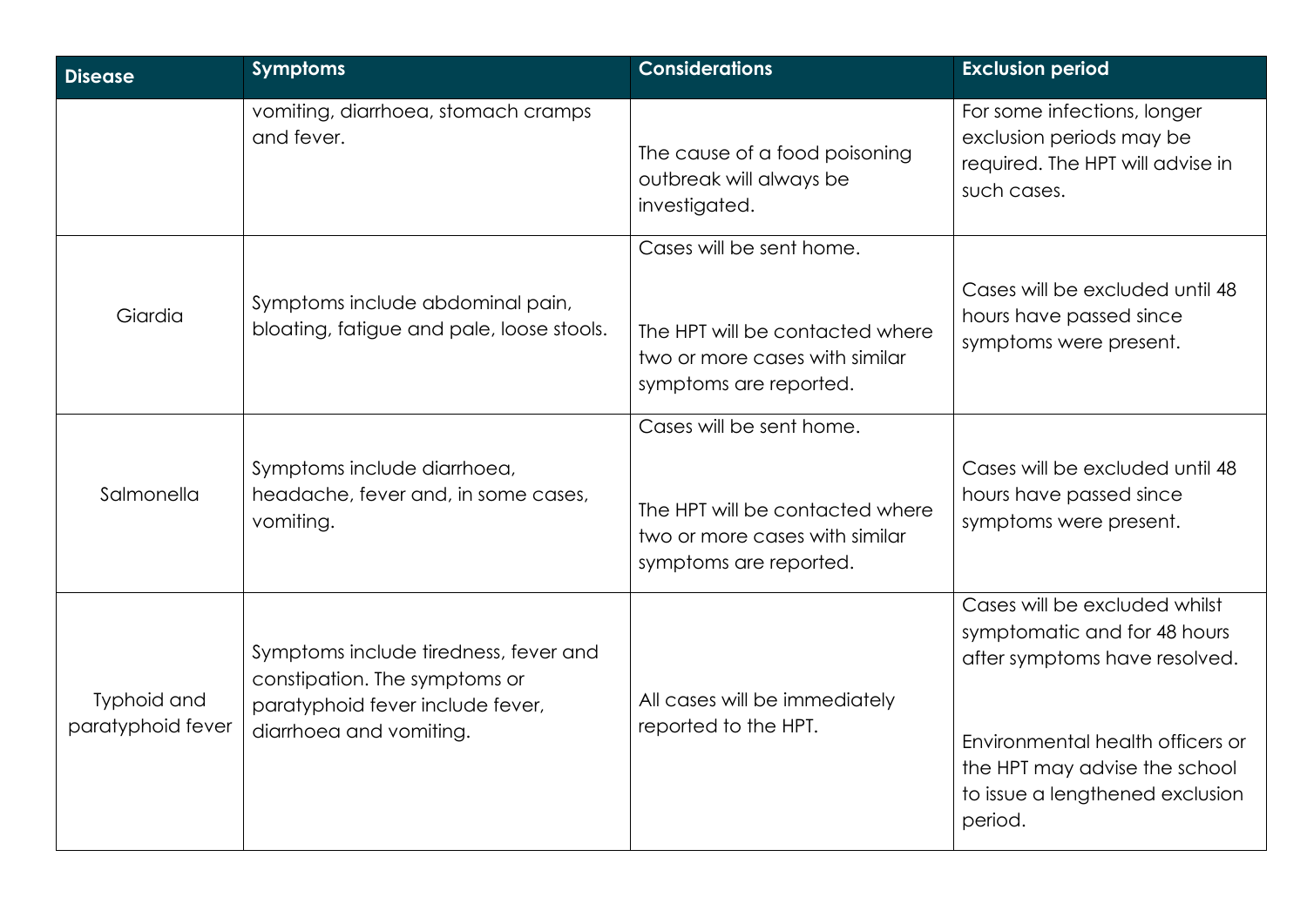| <b>Disease</b>                            | <b>Symptoms</b>                                                                              | <b>Considerations</b>                                                       | <b>Exclusion period</b>                                                                                                                                                                                                 |
|-------------------------------------------|----------------------------------------------------------------------------------------------|-----------------------------------------------------------------------------|-------------------------------------------------------------------------------------------------------------------------------------------------------------------------------------------------------------------------|
|                                           |                                                                                              |                                                                             | Cases will be excluded whilst<br>symptomatic and for 48 hours<br>after symptoms have resolved.                                                                                                                          |
| E. coli<br>(verocytotoxigenic<br>or VTEC) | Symptoms vary but include diarrhoea,<br>abdominal cramps, headaches and<br>bloody diarrhoea. | Cases will immediately be sent<br>home and advised to speak to<br>their GP. | Where the sufferer poses an<br>increased risk, for example, food<br>handlers, they will be excluded<br>until a negative stool sample has<br>been confirmed.                                                             |
|                                           |                                                                                              |                                                                             | The HPT will be consulted in all<br>cases.                                                                                                                                                                              |
|                                           |                                                                                              |                                                                             | Cases will be excluded until 48<br>hours have passed since<br>symptoms were present.                                                                                                                                    |
| Gastroenteritis                           | Symptoms include three or more liquid or<br>semi-liquid stools in a 24-hour period.          | The HPT will be contacted where<br>there are more cases than usual.         | If medication is prescribed, the<br>full course must be completed<br>and there must be no further<br>symptoms displayed for 48 hours<br>following completion of the<br>course before the cases may<br>return to school. |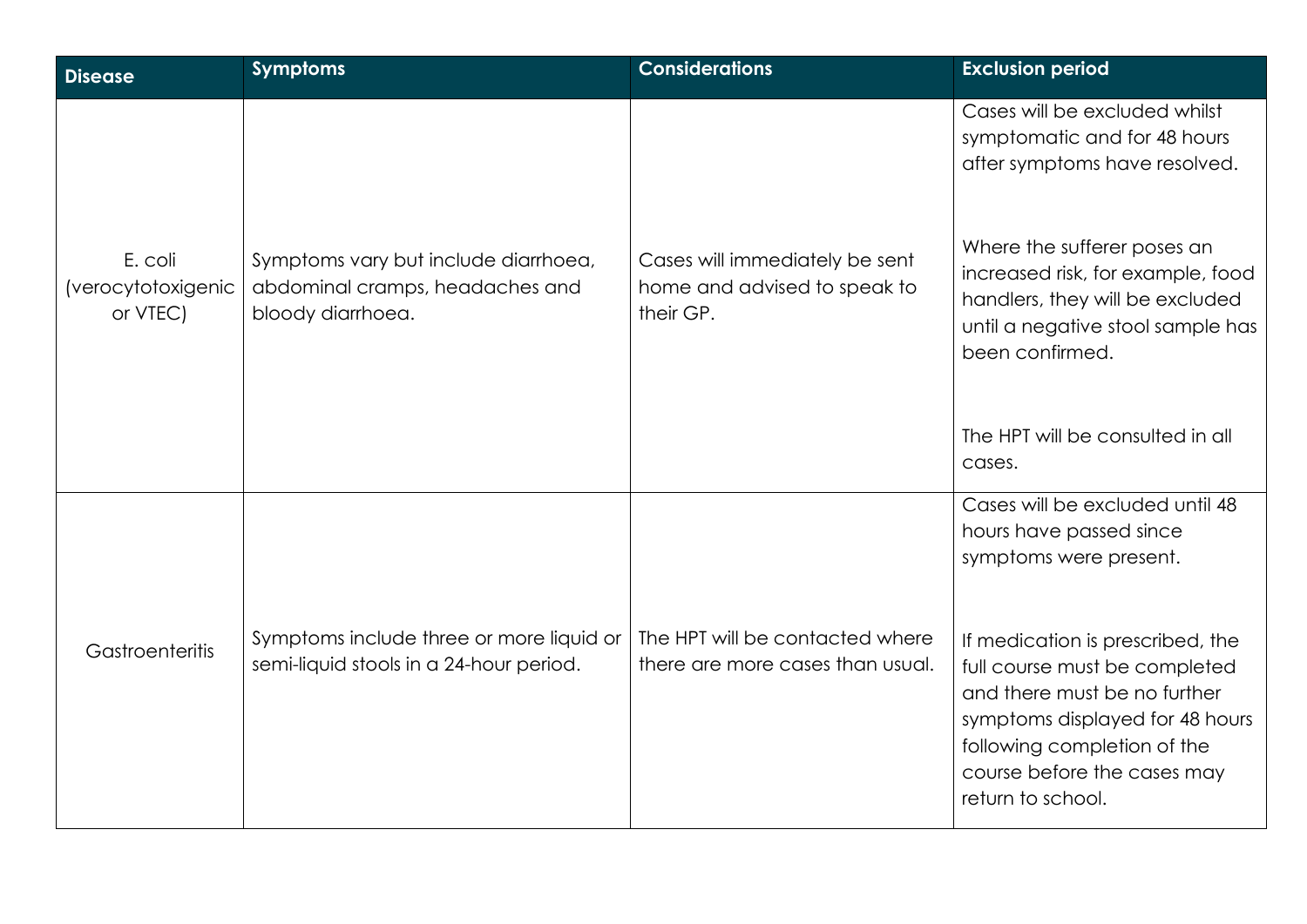| <b>Disease</b>                           | <b>Symptoms</b>                                                                                                                                                                                            | <b>Considerations</b>                                                                                                        | <b>Exclusion period</b>                                                                                |
|------------------------------------------|------------------------------------------------------------------------------------------------------------------------------------------------------------------------------------------------------------|------------------------------------------------------------------------------------------------------------------------------|--------------------------------------------------------------------------------------------------------|
|                                          |                                                                                                                                                                                                            |                                                                                                                              | Cases will be excluded from<br>swimming for two weeks<br>following their last episode of<br>diarrhoea. |
| <b>Bacillary dysentery</b><br>(Shigella) | Symptoms include bloody diarrhoea,<br>vomiting, abdominal pain and fever. It<br>lasts four to seven days on average, but<br>potentially several weeks.                                                     | The school will contact the HPT.                                                                                             | Microbiological clearance is<br>required for some types of<br>shigella. The HPT will advise.           |
| Campylobacter                            | Symptoms include diarrhoea,<br>headache, fever and, in some cases,<br>vomiting.                                                                                                                            |                                                                                                                              | Cases will be excluded until 48<br>hours have passed since<br>symptoms were present.                   |
| Cryptosporidiosis                        | Symptoms include abdominal pain,<br>diarrhoea and occasional vomiting.                                                                                                                                     |                                                                                                                              | Cases will be excluded until 48<br>hours have passed since<br>symptoms were present.                   |
| Glandular fever                          | Symptoms include severe tiredness,<br>aching muscles, sore throat, fever,<br>swollen glands and occasionally<br>jaundice.                                                                                  | The sufferer may feel unwell for<br>several months and the school<br>will provide reasonable<br>adjustments where necessary. | Exclusion is not necessary, and<br>cases can return to school as<br>soon as they feel well.            |
| Hand, foot and<br>mouth disease          | Symptoms include a fever, reduced<br>appetite and generally feeling unwell.<br>One or two days later, a rash with blisters<br>will develop on cheeks, hands and feet.<br>Not all cases will have symptoms. |                                                                                                                              | Exclusion is not necessary, and<br>cases can return to school as<br>soon as they feel well.            |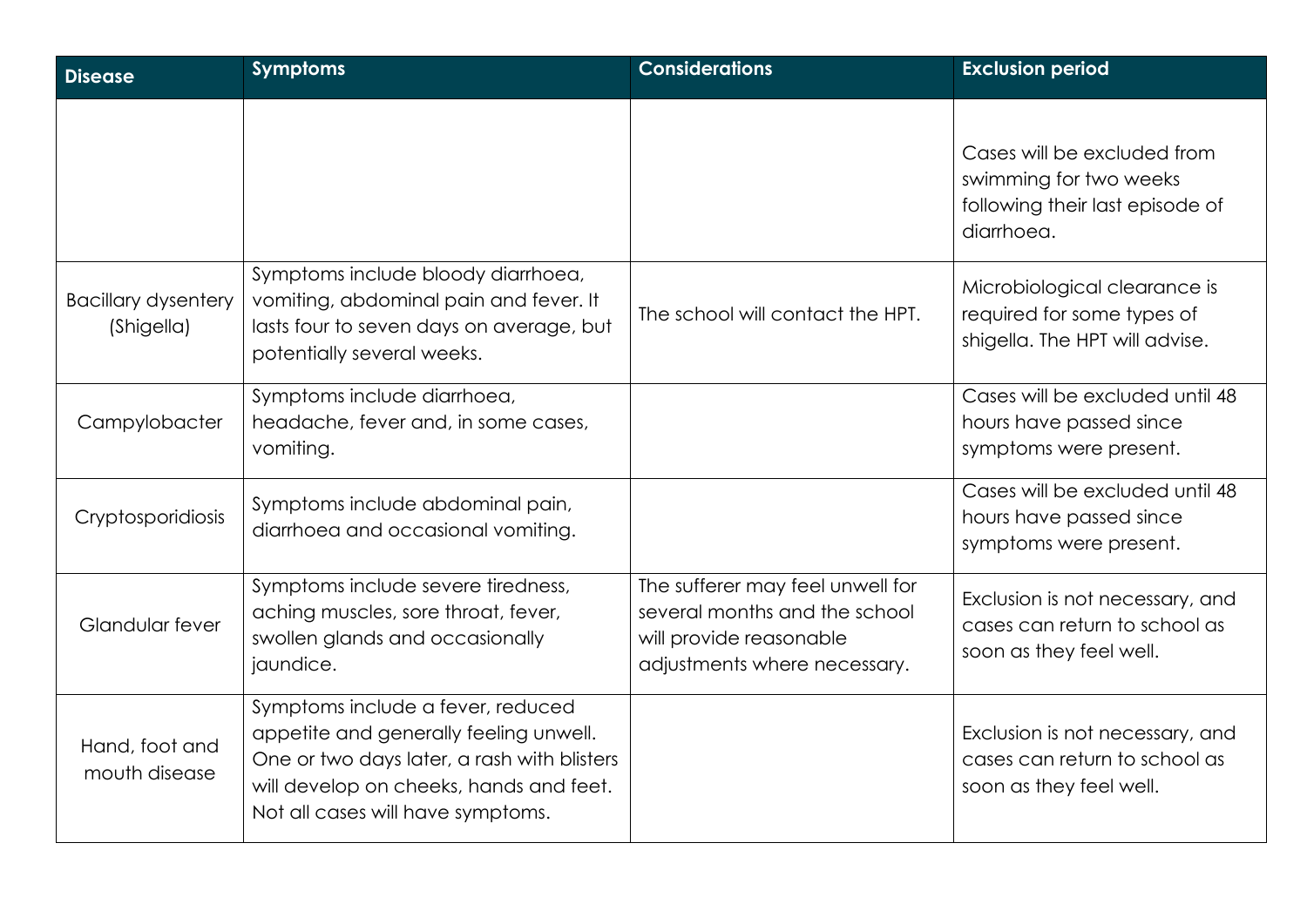| <b>Disease</b>     | <b>Symptoms</b>                                                                                                                                                                        | <b>Considerations</b>                                                                                                                                                                                                                        | <b>Exclusion period</b>                                                                                                                                               |
|--------------------|----------------------------------------------------------------------------------------------------------------------------------------------------------------------------------------|----------------------------------------------------------------------------------------------------------------------------------------------------------------------------------------------------------------------------------------------|-----------------------------------------------------------------------------------------------------------------------------------------------------------------------|
|                    | Other than the detection of live lice or<br>nits, there are no immediate symptoms<br>until two to three weeks after infection,<br>where itching and scratching of the<br>scalp occurs. | Treatment is only necessary when<br>live lice are seen.                                                                                                                                                                                      |                                                                                                                                                                       |
| <b>Head lice</b>   |                                                                                                                                                                                        | Staff are not permitted to inspect<br>any pupil's hair for head lice.                                                                                                                                                                        |                                                                                                                                                                       |
|                    |                                                                                                                                                                                        | If a staff member incidentally<br>notices head lice in a pupil's hair,<br>they will inform the pupil's parents<br>and advise them to treat their<br>child's hair.                                                                            | Exclusion is not necessary.                                                                                                                                           |
|                    |                                                                                                                                                                                        | When a pupil has been identified<br>as having a case of head lice, a<br>letter will be sent home to all<br>parents notifying them that a<br>case of head lice has been<br>reported and asking all parents to<br>check their children's hair. |                                                                                                                                                                       |
| <b>Hepatitis A</b> | Symptoms include abdominal pain, loss<br>of appetite, nausea, fever and tiredness,<br>followed by jaundice, dark urine and<br>pale faeces.                                             | The illness in children usually lasts<br>one to two weeks, but can last<br>longer and be more severe in<br>adults.                                                                                                                           | Cases are excluded while unwell<br>and for seven days after the<br>onset of jaundice (or the onset<br>of symptoms if no jaundice<br>presents), the case is under five |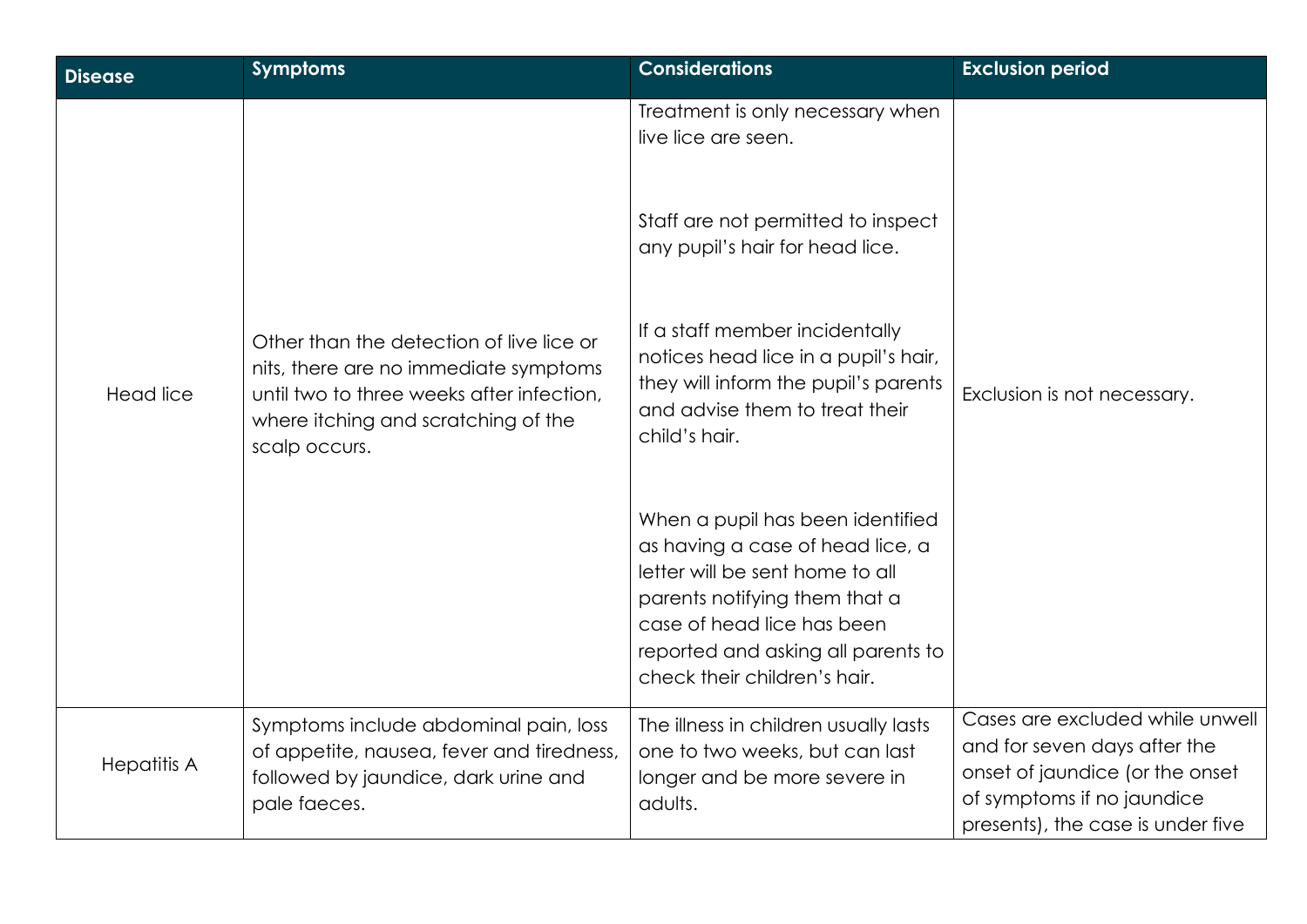| <b>Disease</b>     | <b>Symptoms</b>                                                                                                                              | <b>Considerations</b>                                                                                                            | <b>Exclusion period</b>                                                                                         |
|--------------------|----------------------------------------------------------------------------------------------------------------------------------------------|----------------------------------------------------------------------------------------------------------------------------------|-----------------------------------------------------------------------------------------------------------------|
|                    |                                                                                                                                              |                                                                                                                                  | years of age or where hygiene is<br>poor.                                                                       |
|                    |                                                                                                                                              |                                                                                                                                  | There is no need to exclude<br>older children with good<br>hygiene.                                             |
|                    |                                                                                                                                              | The HPT will be contacted where<br>advice is required.                                                                           | Acute cases will be too ill to<br>attend school and their doctor<br>will advise when they are fit to<br>return. |
| <b>Hepatitis B</b> | Symptoms include general tiredness,<br>nausea, vomiting, loss of appetite, fever<br>and dark urine, and older cases may<br>develop jaundice. | The procedures for dealing with<br>blood and other bodily fluids will<br>always be followed.                                     | Chronic cases will not be<br>excluded or have their activities<br>restricted.                                   |
|                    |                                                                                                                                              | The accident book will always be<br>completed with details of injuries<br>or adverse events related to<br>cases.                 | Staff with chronic hepatitis B<br>infections will not be excluded.                                              |
| <b>Hepatitis C</b> | Symptoms are often vague but may<br>include loss of appetite, fatigue, nausea<br>and abdominal pain. Less commonly,<br>jaundice may occur.   | The procedures for dealing with<br>blood and other bodily fluids will<br>always be followed.<br>The accident book will always be | Cases will not be excluded or<br>have their activities restricted.                                              |
|                    |                                                                                                                                              | completed with details of injuries                                                                                               |                                                                                                                 |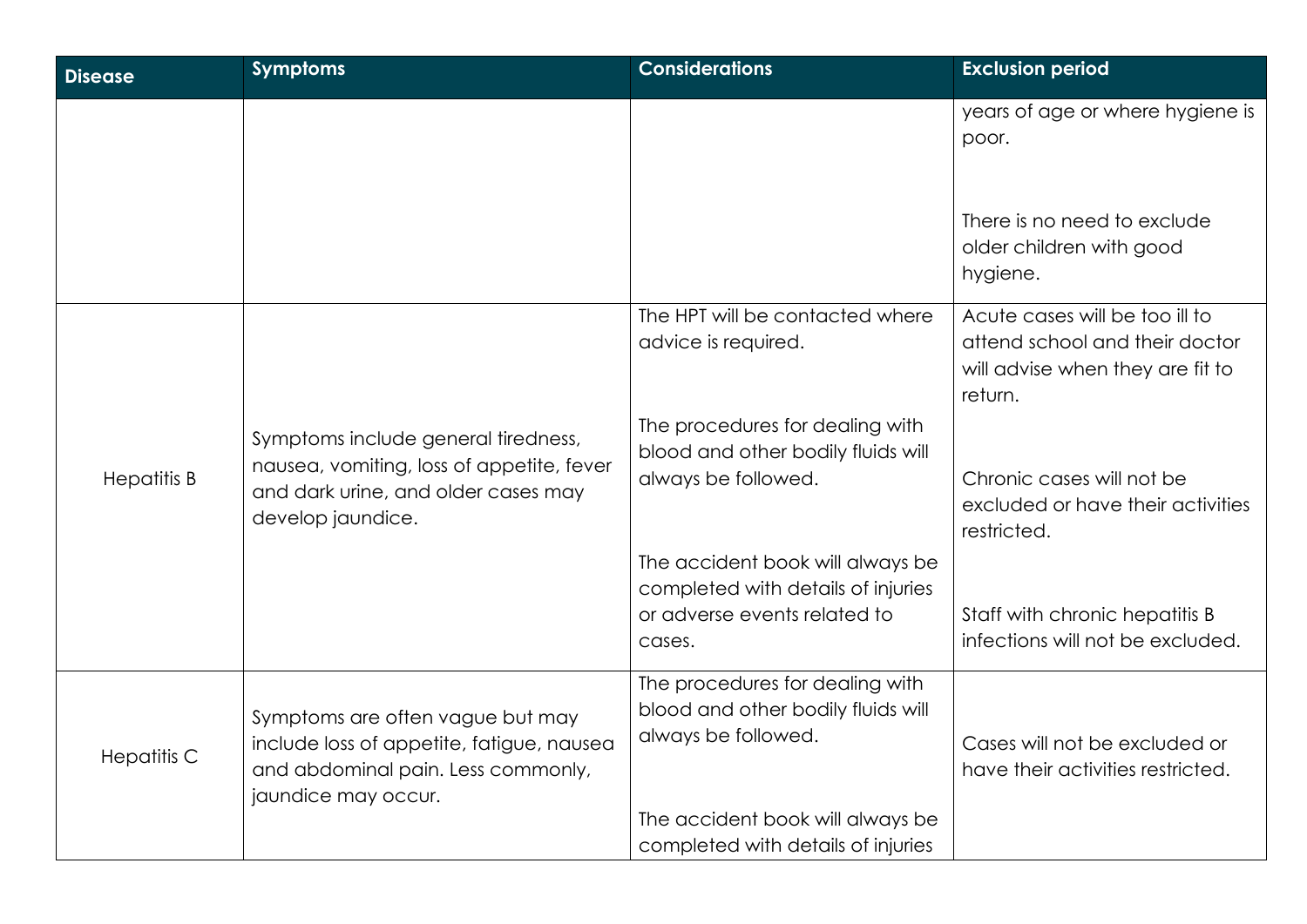| <b>Disease</b> | <b>Symptoms</b>                                                                                                                                                                                                                         | <b>Considerations</b>                                                                         | <b>Exclusion period</b>                                                                         |
|----------------|-----------------------------------------------------------------------------------------------------------------------------------------------------------------------------------------------------------------------------------------|-----------------------------------------------------------------------------------------------|-------------------------------------------------------------------------------------------------|
|                |                                                                                                                                                                                                                                         | or adverse events related to<br>cases.                                                        |                                                                                                 |
| Impetigo       | Symptoms include lesions on the face,<br>flexures and limbs.                                                                                                                                                                            | Towels, facecloths and eating<br>utensils will not be shared by<br>pupils.                    | Cases will be excluded until<br>lesions have healed and crusted<br>or 48 hours after commencing |
|                |                                                                                                                                                                                                                                         | Toys and play equipment will be<br>cleaned thoroughly.                                        | antibiotic treatment.                                                                           |
|                |                                                                                                                                                                                                                                         | Those in risk groups will be<br>encouraged to have the<br>influenza vaccine.                  |                                                                                                 |
| Influenza      | Symptoms include headache, fever,<br>cough, sore throat, aching muscles and<br>joints, and tiredness.                                                                                                                                   | Anyone with flu-like symptoms will<br>stay home until they have<br>recovered.                 | Cases will remain home until<br>they have fully recovered.                                      |
|                |                                                                                                                                                                                                                                         | Pupils under 16 will not be given<br>aspirin.                                                 |                                                                                                 |
| Measles        | Symptoms include a runny nose, cough,<br>conjunctivitis, high fever and small white<br>spots around the cheeks. Around the<br>third day, a rash of flat red or brown<br>blotches may appear on the face then<br>spread around the body. | All pupils are encouraged to<br>have MMR immunisations in line<br>with the national schedule. | Cases are excluded for four<br>days after the onset of a rash.                                  |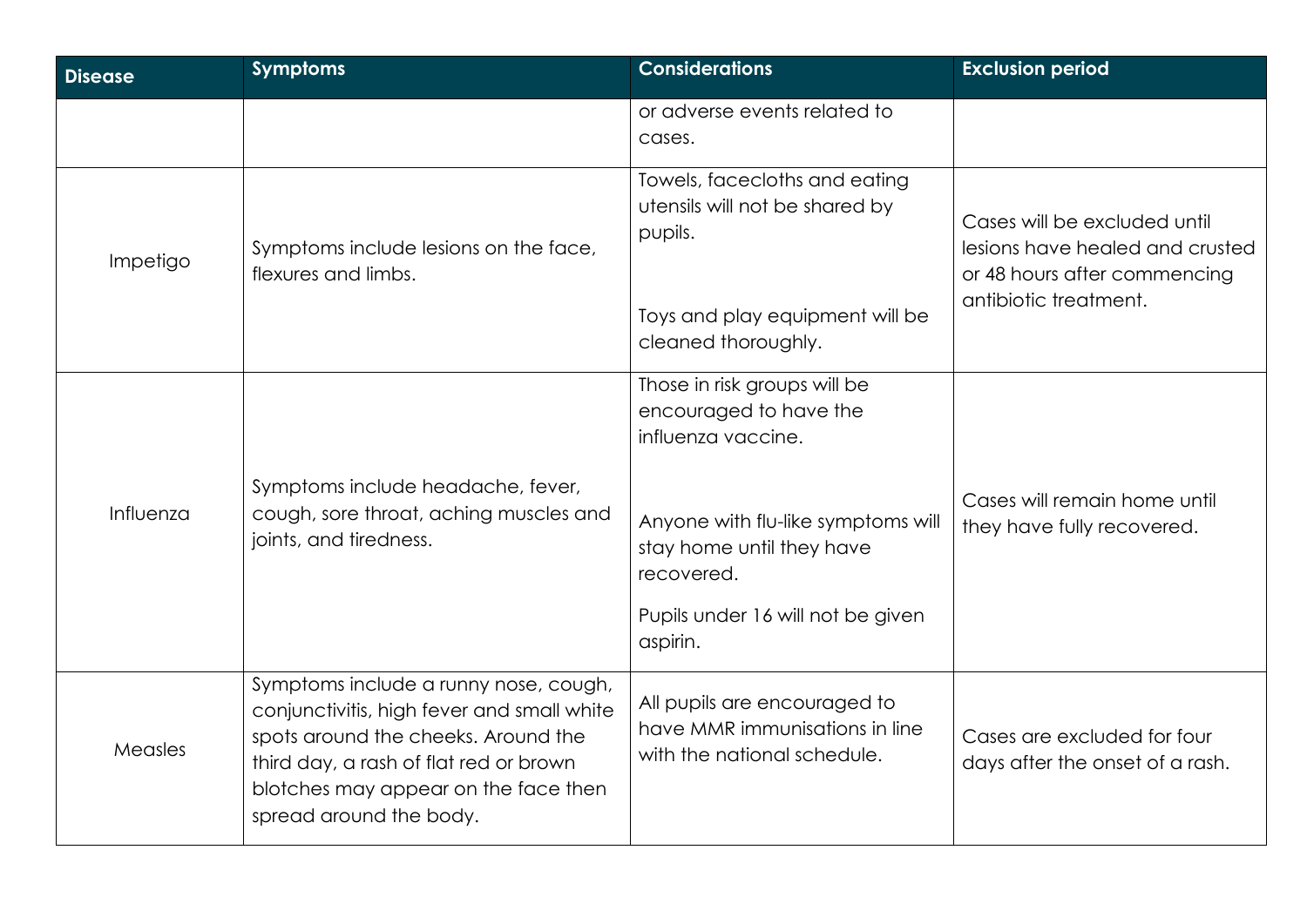| <b>Disease</b>                                               | <b>Symptoms</b>                                                                                                          | <b>Considerations</b>                                                                                                                                                          | <b>Exclusion period</b>                                                                                                                 |
|--------------------------------------------------------------|--------------------------------------------------------------------------------------------------------------------------|--------------------------------------------------------------------------------------------------------------------------------------------------------------------------------|-----------------------------------------------------------------------------------------------------------------------------------------|
|                                                              |                                                                                                                          | Staff members should be up-to-<br>date with their MMR<br>vaccinations.                                                                                                         |                                                                                                                                         |
|                                                              |                                                                                                                          | Pregnant staff members and<br>those with weak immune systems<br>will be encouraged to contact<br>their GP immediately for advice if<br>they come into contact with<br>measles. |                                                                                                                                         |
| Meningitis                                                   | Symptoms include fever, severe<br>headaches, photophobia, stiff neck,<br>non-blanching rash, vomiting and<br>drowsiness. | Meningitis is a notifiable disease.                                                                                                                                            | Once a case has received any<br>necessary treatment, they can<br>return to school.                                                      |
|                                                              |                                                                                                                          | Medical advice will be sought<br>immediately.                                                                                                                                  | When the case has been<br>treated and recovered, they<br>can return to school.                                                          |
| Meningococcal<br>meningitis and<br>meningitis<br>septicaemia | Symptoms include fever, severe<br>headaches, photophobia, stiff neck and<br>a non-blanching rash.                        | The confidentiality of the case will<br>always be respected.<br>The HPT and school health                                                                                      | Exclusion is not necessary for<br>household or close contacts<br>unless they have symptoms<br>suggestive of meningococcal<br>infection. |
|                                                              |                                                                                                                          | advisor will be notified of a case<br>of meningococcal disease in the<br>school. The HPT will conduct a risk                                                                   |                                                                                                                                         |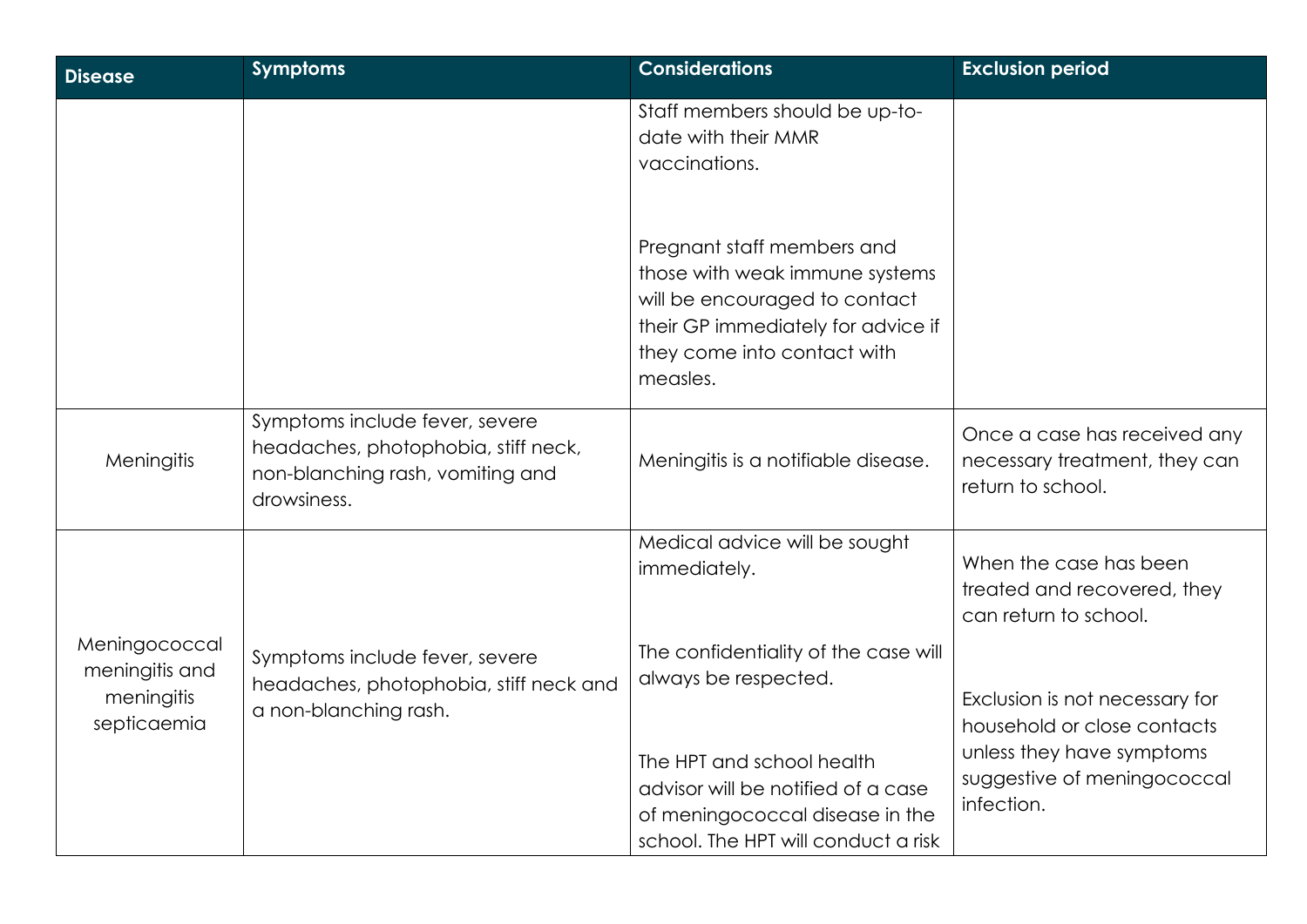| <b>Disease</b>                                          | <b>Symptoms</b>                                                                                                                                                                                                                                                                                                | <b>Considerations</b>                                                                                                         | <b>Exclusion period</b>                                                                            |
|---------------------------------------------------------|----------------------------------------------------------------------------------------------------------------------------------------------------------------------------------------------------------------------------------------------------------------------------------------------------------------|-------------------------------------------------------------------------------------------------------------------------------|----------------------------------------------------------------------------------------------------|
|                                                         |                                                                                                                                                                                                                                                                                                                | assessment and organise<br>antibiotics for household and<br>close contacts.                                                   |                                                                                                    |
|                                                         |                                                                                                                                                                                                                                                                                                                | The HPT will be notified if two<br>cases of meningococcal disease<br>occur in the school within four<br>weeks.                |                                                                                                    |
| Meningitis (viral)                                      | Symptoms include headache, fever,<br>gastrointestinal or upper respiratory tract<br>involvement and, in some cases, a rash.                                                                                                                                                                                    | The case will be encouraged to<br>consult their GP.<br>If more than once case occurs,<br>the HPT will be consulted.           | No exclusion is required.                                                                          |
| Meticillin resistant<br>staphylococcus<br>aureus (MRSA) | Symptoms are rare but include skin<br>infections and boils.                                                                                                                                                                                                                                                    | All infected wounds will be<br>covered.                                                                                       | No exclusion is required.                                                                          |
| Mumps                                                   | Symptoms include a raised temperature<br>and general malaise. Then, stiffness or<br>pain in the jaws and neck is common.<br>Following this, the glands in the cheeks<br>and under the jaw swell up and cause<br>pain (this can be on one or both sides).<br>Mumps may also cause swelling of the<br>testicles. | The case will be encouraged to<br>consult their GP.<br>Parents are encouraged to<br>immunise their children against<br>mumps. | Cases can return to school five<br>days after the onset of swelling if<br>they feel able to do so. |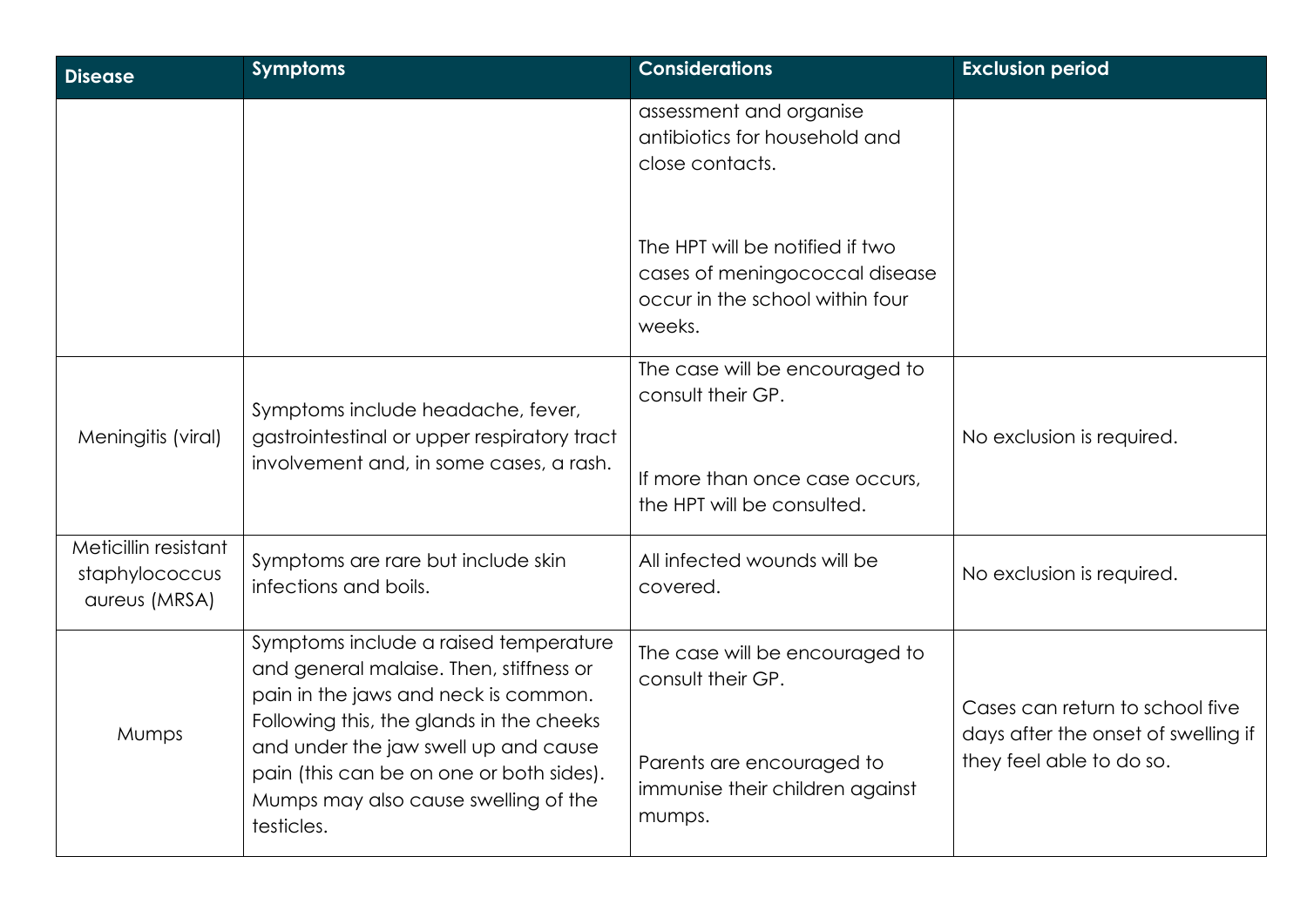| <b>Disease</b>              | <b>Symptoms</b>                                                                                                                                                                                                                                       | <b>Considerations</b>                                                                                                                                                                 | <b>Exclusion period</b>                                                                                                                            |
|-----------------------------|-------------------------------------------------------------------------------------------------------------------------------------------------------------------------------------------------------------------------------------------------------|---------------------------------------------------------------------------------------------------------------------------------------------------------------------------------------|----------------------------------------------------------------------------------------------------------------------------------------------------|
| Ringworm                    | Symptoms vary depending on the area<br>of the body affected.                                                                                                                                                                                          | Pupils with ringworm of the feet<br>will wear socks and trainers at all<br>times and cover their feet during<br>physical education.                                                   | No exclusion is usually necessary.<br>For infections of the skin and<br>scalp, cases can return to<br>school once they have received<br>treatment. |
| Rotavirus                   | Symptoms include severe diarrhoea,<br>stomach cramps, vomiting, dehydration<br>and mild fever.                                                                                                                                                        | Cases will be sent home if unwell<br>and encouraged to speak to<br>their GP.                                                                                                          | Cases will be excluded until 48<br>hours have passed since<br>symptoms were present.                                                               |
| Rubella (German<br>Measles) | Symptoms are usually mild, with a rash<br>being the first indication. There may also<br>be mild catarrh, headaches or vomiting.<br>There may be a slight fever and some<br>tenderness in the neck, armpits or groin,<br>and there may be joint pains. | MMR vaccines are promoted to<br>all pupils.                                                                                                                                           | Cases will be excluded for six<br>days from the appearance of<br>the rash.                                                                         |
| Scabies                     | Symptoms include tiny pimples and<br>nodules on a rash, with burrows<br>commonly seen on the wrists, palms,<br>elbows, genitalia and buttocks.                                                                                                        | All household contacts and any<br>other very close contacts should<br>have one treatment at the same<br>time as the second treatment of<br>the case.<br>The second treatment must not | Cases will be excluded until<br>after the first treatment has<br>been carried out.                                                                 |
|                             |                                                                                                                                                                                                                                                       | be missed and should be carried                                                                                                                                                       |                                                                                                                                                    |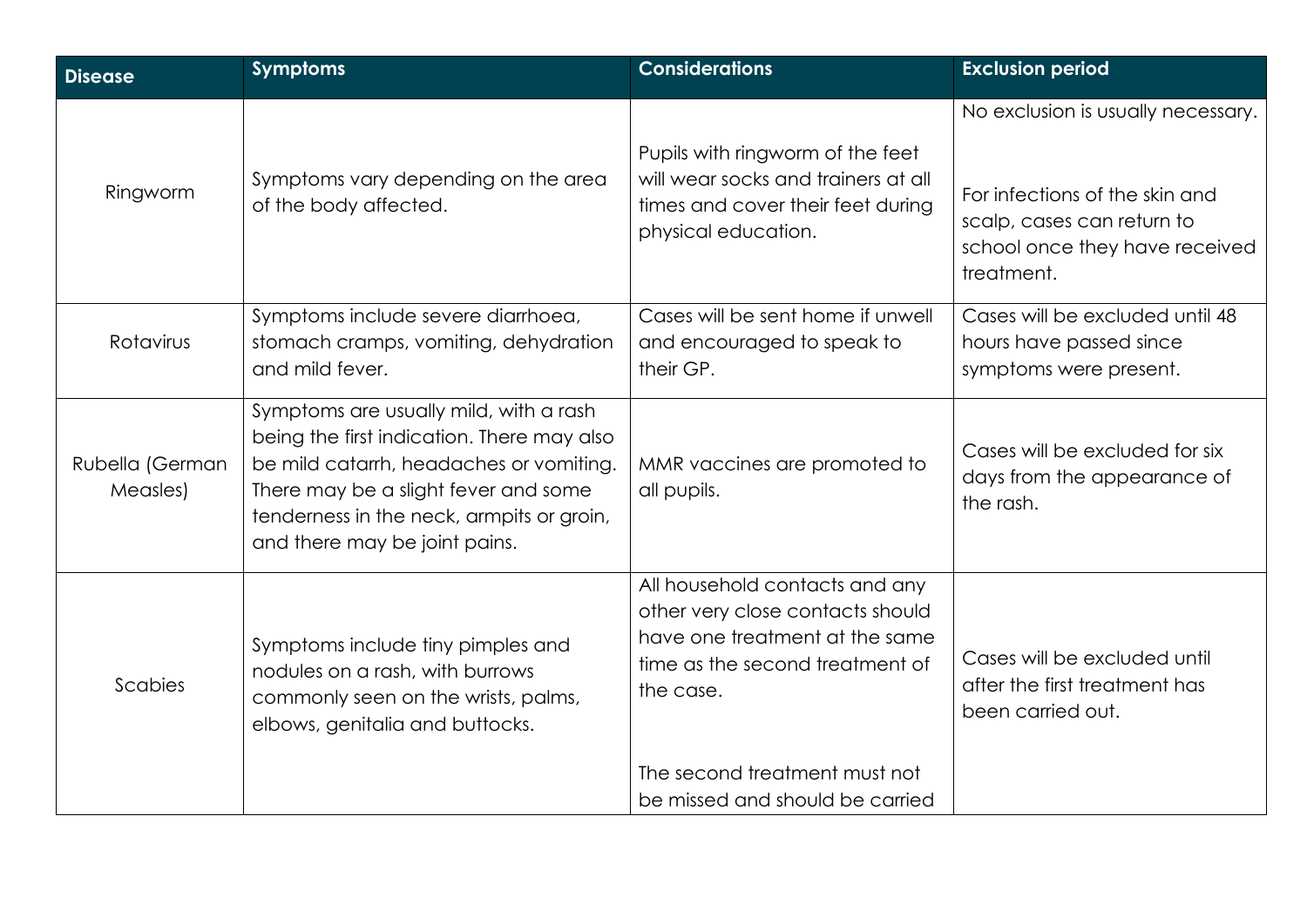| <b>Disease</b>                                                          | <b>Symptoms</b>                                                                                                                                                                                                                                                                                                                                                                                                                                                                               | <b>Considerations</b>                                                                                                                                                                            | <b>Exclusion period</b>                                                                                                                                                |
|-------------------------------------------------------------------------|-----------------------------------------------------------------------------------------------------------------------------------------------------------------------------------------------------------------------------------------------------------------------------------------------------------------------------------------------------------------------------------------------------------------------------------------------------------------------------------------------|--------------------------------------------------------------------------------------------------------------------------------------------------------------------------------------------------|------------------------------------------------------------------------------------------------------------------------------------------------------------------------|
|                                                                         |                                                                                                                                                                                                                                                                                                                                                                                                                                                                                               | out one week after the first<br>treatment.                                                                                                                                                       |                                                                                                                                                                        |
| <b>Scarlet Fever</b>                                                    | Symptoms include acute inflammation<br>of the pharynx or tonsils, with tonsils<br>reddening in colour and becoming<br>partially covered with a thick, yellowish<br>exudate. In severe cases, there may be<br>a high fever, difficulty swallowing and<br>tender, enlarged lymph nodes. A rash<br>develops on the first day of fever and is<br>red, generalised, pinhead in size and<br>gives the skin a sandpaper-like texture,<br>with the tongue developing a<br>strawberry-like appearance. | Antibiotic treatment is<br>recommended, as a person is<br>infectious for two to three weeks if<br>antibiotics are not administered.<br>If two or more cases occur, the<br>HPT will be contacted. | Cases are excluded for 24 hours<br>following appropriate antibiotic<br>treatment.                                                                                      |
| Slapped cheek<br>syndrome,<br>Parvovirus B19,<br><b>Fifth's Disease</b> | Where symptoms develop, they include<br>a rose-red rash making the cheeks<br>appear bright red.                                                                                                                                                                                                                                                                                                                                                                                               | Cases will be encouraged to visit<br>their GP.                                                                                                                                                   | Exclusion is not required.                                                                                                                                             |
| Threadworm                                                              | Symptoms include itching around the<br>anus, particularly at night.                                                                                                                                                                                                                                                                                                                                                                                                                           | Cases will be encouraged to visit<br>their GP.                                                                                                                                                   | Exclusion is not required.                                                                                                                                             |
| Tuberculosis (TB)                                                       | Symptoms include cough, loss of<br>appetite, weight loss, fever, sweating<br>(particularly at night), breathlessness<br>and pains in the chest. TB in parts of the<br>body other than the lungs may produce<br>a painful lump or swelling.                                                                                                                                                                                                                                                    | Advice will be sought from the<br>HPT before taking any action,<br>and regarding exclusion periods.                                                                                              | Cases with infectious TB can<br>return to school after two weeks<br>of treatment if well enough to<br>do so, and as long as they have<br>responded to anti-TB therapy. |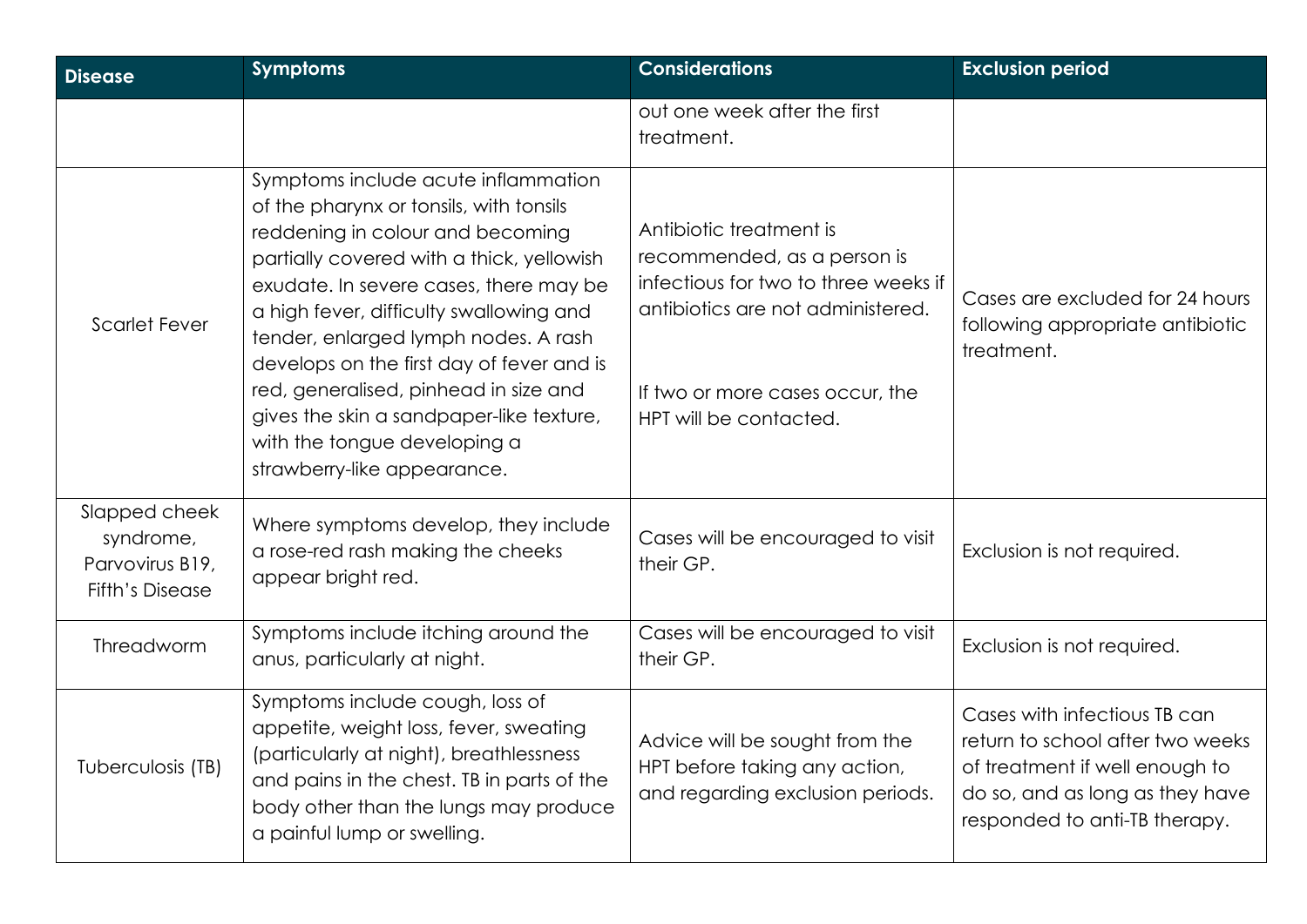| <b>Disease</b>                | <b>Symptoms</b>                                                                                                                                                                                                       | <b>Considerations</b>                                                                                                        | <b>Exclusion period</b>                                                                                                                                                                                                           |
|-------------------------------|-----------------------------------------------------------------------------------------------------------------------------------------------------------------------------------------------------------------------|------------------------------------------------------------------------------------------------------------------------------|-----------------------------------------------------------------------------------------------------------------------------------------------------------------------------------------------------------------------------------|
|                               |                                                                                                                                                                                                                       |                                                                                                                              | Cases with non-pulmonary TB,<br>and cases with pulmonary TB<br>who have effectively<br>completed two weeks of<br>treatment as confirmed by TB<br>nurses, will not be excluded.                                                    |
| Whooping cough<br>(pertussis) | Symptoms include a heavy cold with a<br>persistent cough. The cough generally<br>worsens and develops the characteristic<br>'whoop'. Coughing spasms may be<br>worse at night and may be associated<br>with vomiting. | Cases will be advised to see their<br>GP. Parents are advised to have<br>their children immunised against<br>whooping cough. | Cases will not return to school<br>until they have had 48 hours of<br>appropriate treatment with<br>antibiotics and feel well enough<br>to do so, or 21 days from the<br>onset of illness if no antibiotic<br>treatment is given. |
|                               |                                                                                                                                                                                                                       |                                                                                                                              | Cases will be allowed to return in<br>the above circumstances, even<br>if they are still coughing.                                                                                                                                |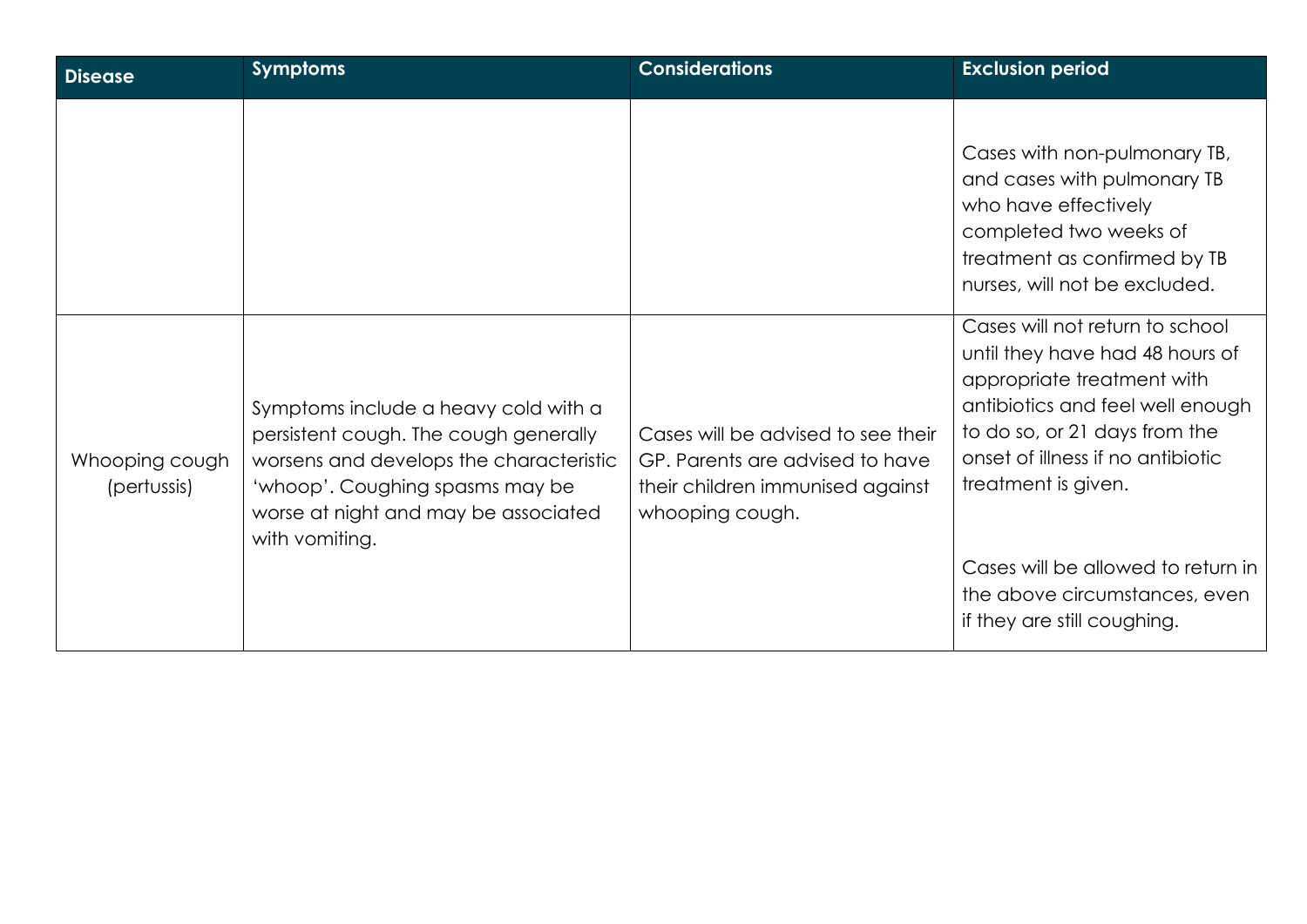

- Academy Trust -

**Infection Absence Periods**



This table details the minimum required period for staff and pupils to stay away from school following an infection, as recommended by Public Health England.

\*Identifies a notifiable disease. It is a statutory requirement that doctors report these diseases to their local Public Health England centre.

| <b>Infection</b> | <b>Recommended minimum</b><br>period to stay away from<br>school                                                  | <b>Comments</b>                                                        |  |
|------------------|-------------------------------------------------------------------------------------------------------------------|------------------------------------------------------------------------|--|
| Athlete's foot   | None                                                                                                              | Treatment is recommended; however, this is not a serious<br>condition. |  |
| Chicken pox      | Until all vesicles have crusted<br>over                                                                           | Follow procedures for vulnerable children and pregnant staff.          |  |
| Cold sores       | None                                                                                                              | Avoid contact with the sores.                                          |  |
| Conjunctivitis   | None                                                                                                              | If an outbreak occurs, consult the HPT.                                |  |
| Coronavirus      | Until fully recovered and no<br>other member of the same<br>household is presenting<br>symptoms (7 days if living | If coronavirus is suspected, consult the local HPT.                    |  |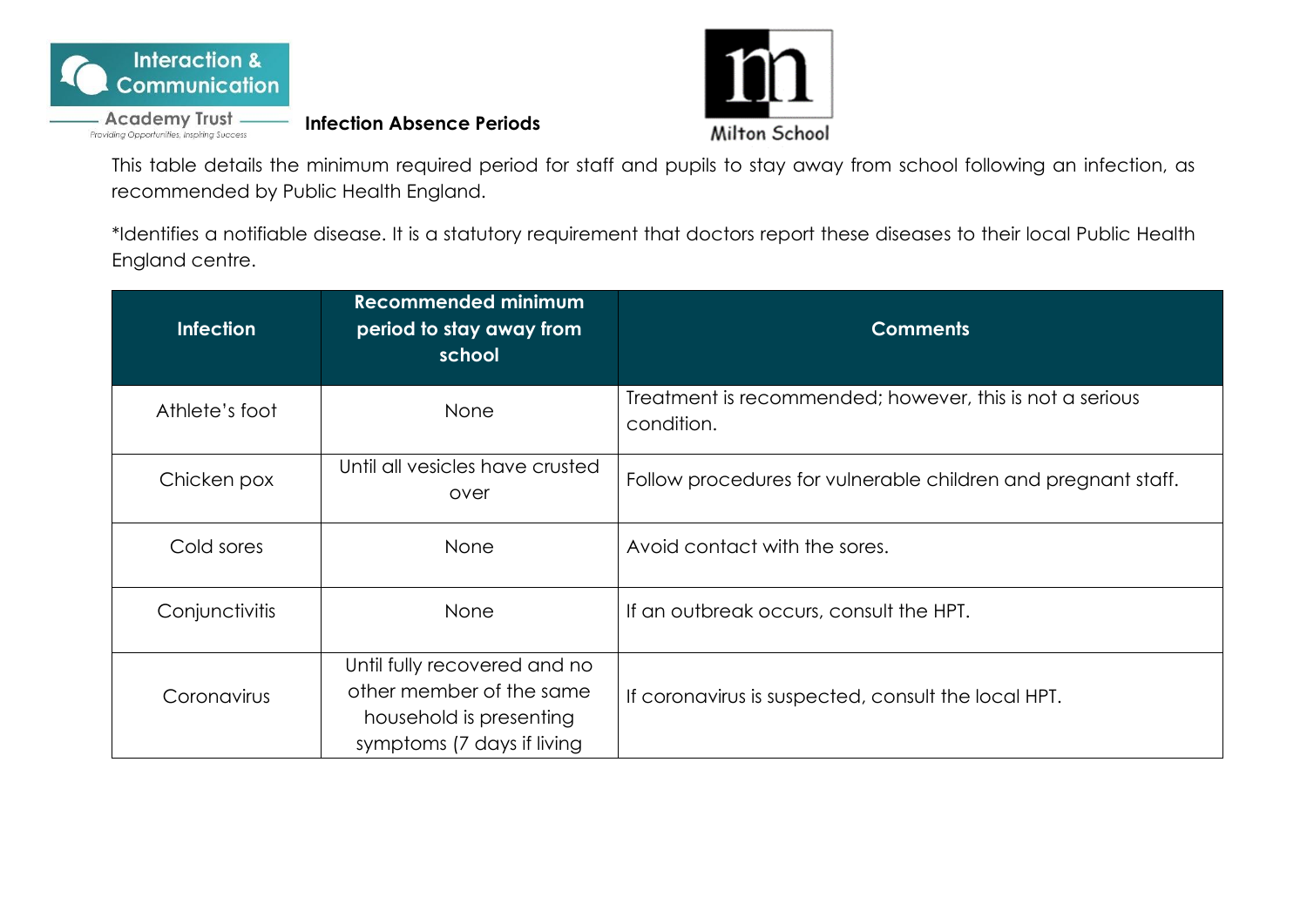| <b>Infection</b>             | <b>Recommended minimum</b><br>period to stay away from<br>school | <b>Comments</b>                                                                                                   |  |
|------------------------------|------------------------------------------------------------------|-------------------------------------------------------------------------------------------------------------------|--|
|                              | alone, 14 days if living with<br>others)                         |                                                                                                                   |  |
| Diarrhoea and/or<br>vomiting | Whilst symptomatic and 48<br>hours from the last episode         | GPs should be contacted if diarrhoea or vomiting occur after<br>taking part in water-based activities.            |  |
| Diphtheria <sup>*</sup>      | Exclusion is essential.                                          | Family contacts must be excluded until cleared by the HPT and<br>the HPT must always by consulted.                |  |
| Flu (influenza)              | Until recovered                                                  | Report outbreaks to the HPT.                                                                                      |  |
| Glandular fever              | None                                                             |                                                                                                                   |  |
| Hand foot and<br>mouth       | None                                                             | Contact the HPT if a large number of children are affected.<br>Exclusion may be considered in some circumstances. |  |
| Head lice                    | None                                                             | Treatment recommended only when live lice seen.                                                                   |  |
| Hepatitis A*                 | Seven days after onset of<br>jaundice or other symptoms          | If it is an outbreak, the HPT will advise on control measures.                                                    |  |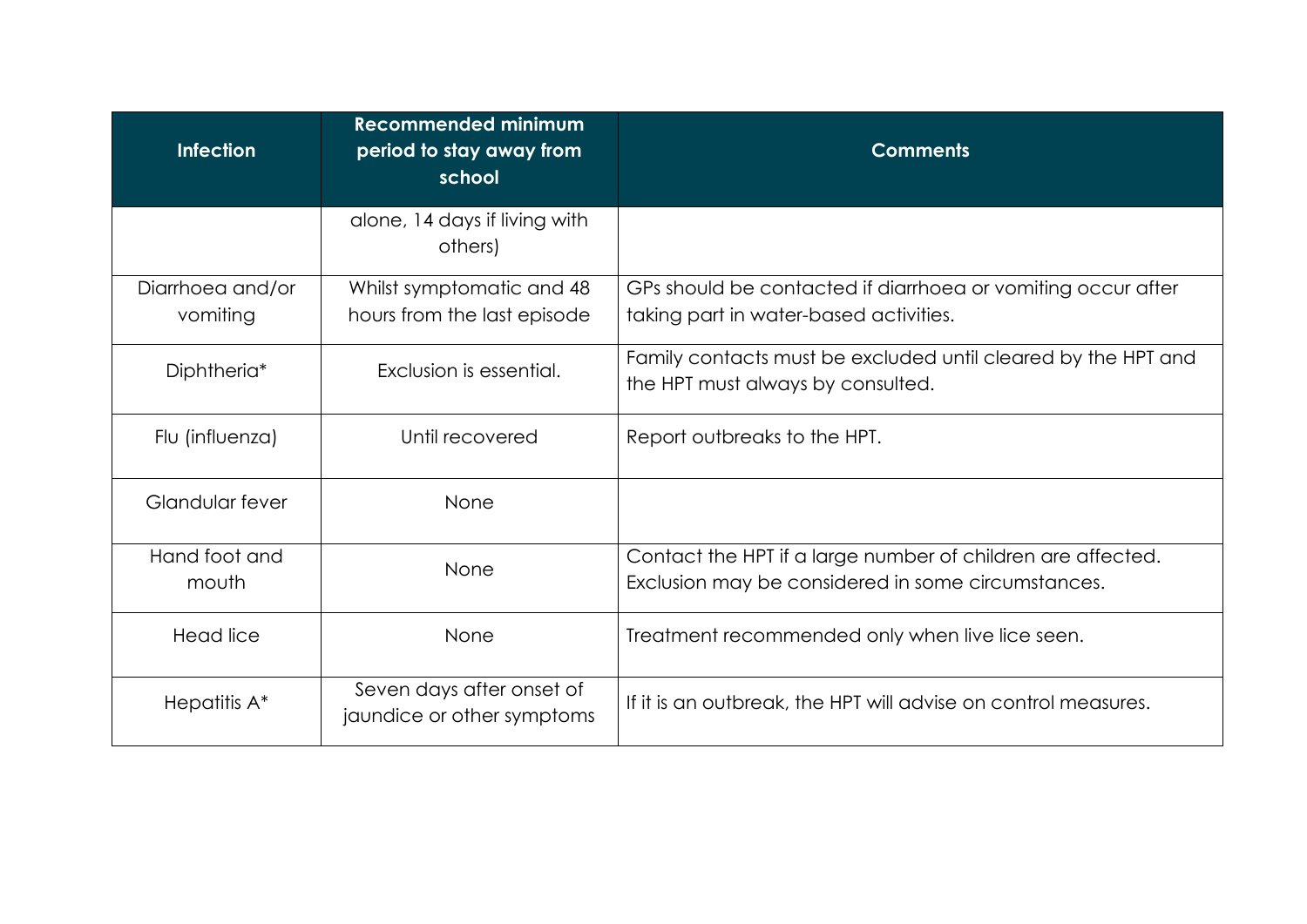| <b>Infection</b>                                            | <b>Recommended minimum</b><br>period to stay away from<br>school                             | <b>Comments</b>                                                                                                                                   |  |
|-------------------------------------------------------------|----------------------------------------------------------------------------------------------|---------------------------------------------------------------------------------------------------------------------------------------------------|--|
| Hepatitis B <sup>*</sup> , C <sup>*</sup> and<br><b>HIV</b> | None                                                                                         | Not infectious through casual contact. Procedures for bodily fluid<br>spills must be followed.                                                    |  |
| Impetigo                                                    | 48 hours after commencing<br>antibiotic treatment, or when<br>lesions are crusted and healed | Antibiotic treatment is recommended to speed healing and<br>reduce the infectious period.                                                         |  |
| Measles*                                                    | Four days from onset of rash                                                                 | Preventable by vaccination (MMR). Follow procedures for<br>vulnerable children and pregnant staff.                                                |  |
| Meningococcal<br>meningitis*/<br>septicaemia*               | Until recovered                                                                              | Meningitis ACWY and B are preventable by vaccination.<br>The HPT will advise on any action needed.                                                |  |
| Meningitis <sup>*</sup> due to<br>other bacteria            | Until recovered                                                                              | Hib and pneumococcal meningitis are preventable by<br>vaccination. The HPT will advise on any action needed.                                      |  |
| Meningitis viral*                                           | None                                                                                         | As this is a milder form of meningitis, there is no reason to exclude<br>those who have been in close contact with infected persons.              |  |
| <b>MRSA</b>                                                 | None                                                                                         | Good hygiene, in particular environmental cleaning and<br>handwashing, is important to minimise the spread. The local HPT<br>should be consulted. |  |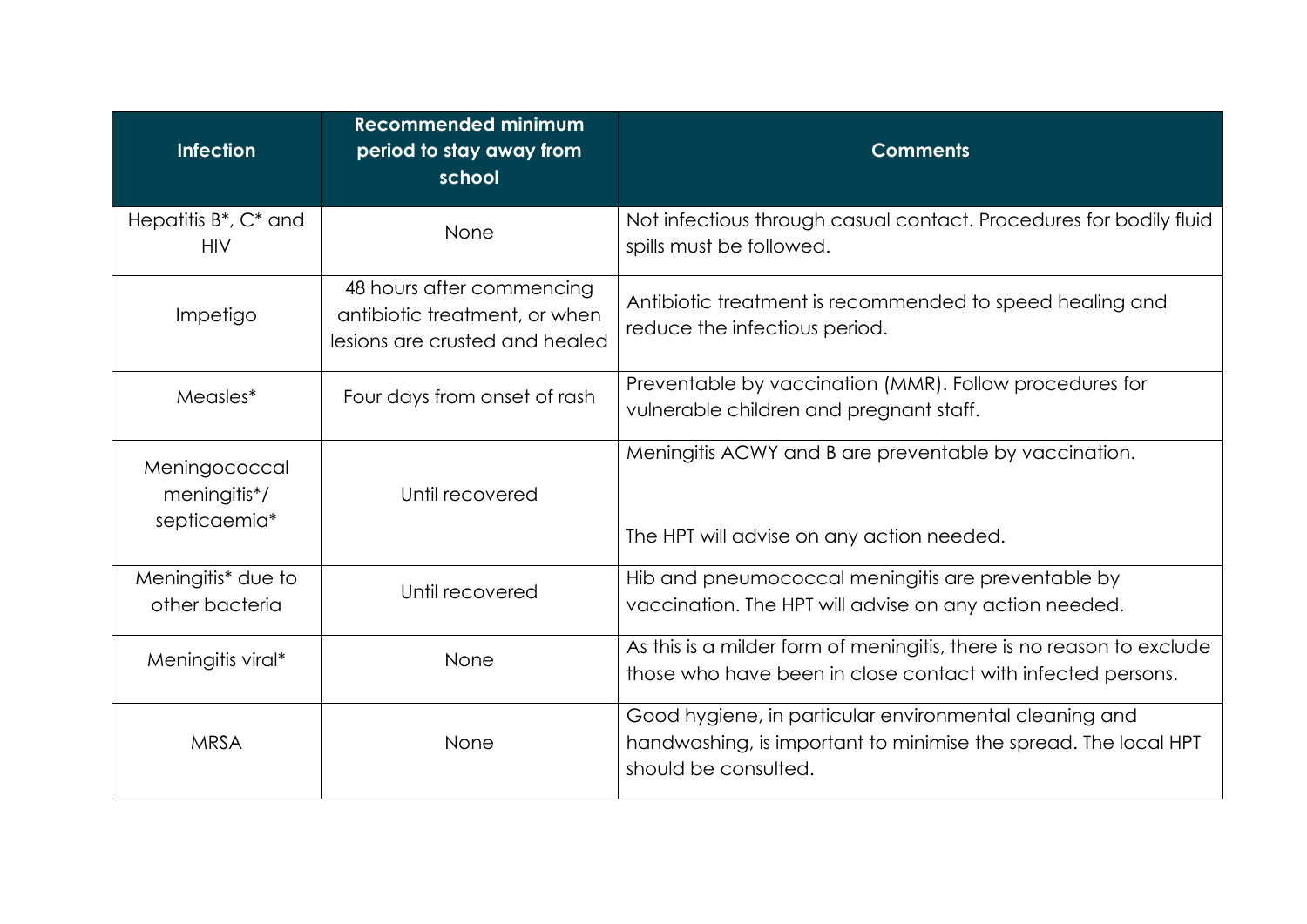| <b>Infection</b>                                         | <b>Recommended minimum</b><br>period to stay away from<br>school | <b>Comments</b>                                                                                                                                                                           |  |
|----------------------------------------------------------|------------------------------------------------------------------|-------------------------------------------------------------------------------------------------------------------------------------------------------------------------------------------|--|
| Mumps*                                                   | Five days after onset of<br>swelling                             | Preventable by vaccination with two doses of MMR.                                                                                                                                         |  |
| Ringworm                                                 | Exclusion is not usually required                                | Treatment is required.                                                                                                                                                                    |  |
| Rubella (German<br>measles)                              | Four days from onset of rash                                     | Preventable by two doses of immunisation (MMR). Follow<br>procedures for pregnant staff.                                                                                                  |  |
| Scarlet fever                                            | 24 hours after commencing<br>antibiotic treatment                | Antibiotic treatment is recommended, as a person is infectious<br>for two to three weeks if antibiotics are not administered. If two<br>or more cases occur, the HPT should be contacted. |  |
| Scabies                                                  | Can return to school after first<br>treatment                    | The infected person's household and those who have been in<br>close contact will also require treatment.                                                                                  |  |
| Slapped cheek/Fifth<br>disease/Parvo Virus<br><b>B19</b> | None (once rash has<br>developed)                                | Follow procedures for vulnerable children and pregnant staff.                                                                                                                             |  |
| <b>Threadworms</b>                                       | None                                                             | Treatment recommended for the infected person and household<br>contacts.                                                                                                                  |  |
| Tonsillitis                                              | None                                                             | There are many causes, but most causes are virus-based and do<br>not require antibiotics.                                                                                                 |  |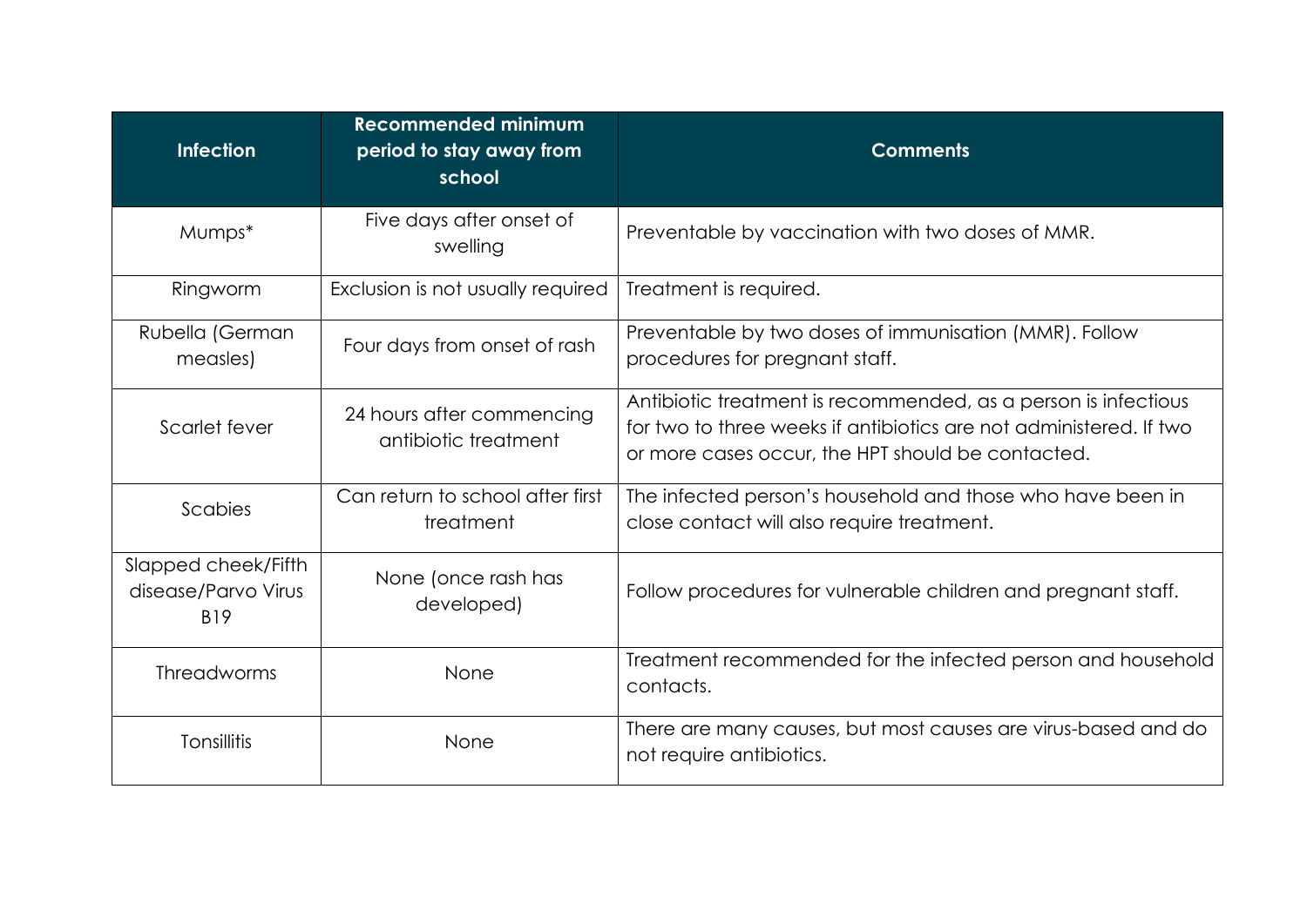| <b>Infection</b>                        | <b>Recommended minimum</b><br>period to stay away from<br>school                                                                                                           | <b>Comments</b>                                                                                                                                                                                                                                                                                                                                      |
|-----------------------------------------|----------------------------------------------------------------------------------------------------------------------------------------------------------------------------|------------------------------------------------------------------------------------------------------------------------------------------------------------------------------------------------------------------------------------------------------------------------------------------------------------------------------------------------------|
| Tuberculosis (TB)                       | Pupils with infectious TB can<br>return to school after two<br>weeks of treatment if well<br>enough to do so, and as long<br>as they have responded to<br>anti-TB therapy. | Only pulmonary (lung) TB is infectious. It requires prolonged close<br>contact to spread. Cases with non-pulmonary TB, and cases with<br>pulmonary TB who have effectively completed two weeks of<br>treatment as confirmed by TB nurses, should not be excluded.<br>Consult the local HPT before disseminating information to staff<br>and parents. |
| Warts and verrucae                      | None                                                                                                                                                                       | Verrucae should be covered in swimming pools, gymnasiums<br>and changing rooms.                                                                                                                                                                                                                                                                      |
| Whooping cough<br>${\rm (pertussis)^*}$ | Two days from commencing<br>antibiotic treatment, or 21<br>days from the onset of illness if<br>no antibiotic treatment is<br>given                                        | Preventable by vaccination. Non-infectious coughing can<br>continue for many weeks after treatment. The HPT will organise<br>any necessary contact tracing.                                                                                                                                                                                          |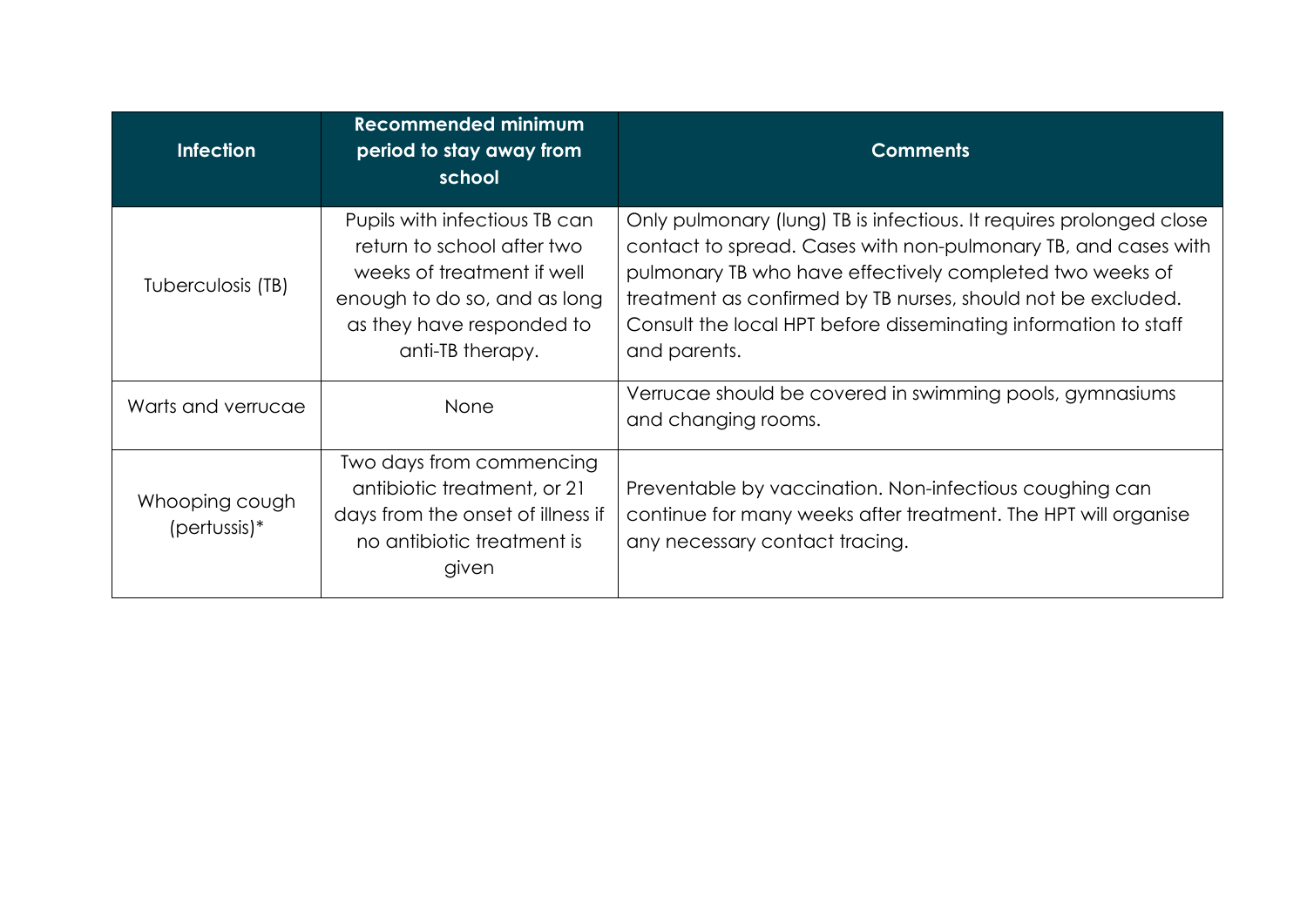

<sup>Providing Opportunities, Inspiring Success<br> **Checklist**</sup>



**Diarrhoea and Vomiting Outbreak Action** 

| Date:            |  |
|------------------|--|
| Completed<br>by: |  |
|                  |  |
|                  |  |

|                                                                                             | <b>Action</b><br>taken? |           |                 |
|---------------------------------------------------------------------------------------------|-------------------------|-----------|-----------------|
| <b>Action</b>                                                                               | <b>Yes</b>              | <b>No</b> | <b>Comments</b> |
| A 48-hour exclusion rule has been<br>enforced.                                              |                         |           |                 |
| Liquid soap and paper hand towels<br>are available.                                         |                         |           |                 |
| Enhanced cleaning is undertaken<br>twice daily, and an appropriate<br>disinfectant is used. |                         |           |                 |
| Appropriate personal protective<br>equipment (PPE) is available.                            |                         |           |                 |
| Appropriate waste disposal systems<br>are available for removing<br>infectious waste.       |                         |           |                 |
| Toys are cleaned and disinfected<br>on a daily basis.                                       |                         |           |                 |
| Infected linen is segregated, and<br>dissolvable laundry bags are used<br>where possible.   |                         |           |                 |
| Visitors are restricted, and essential<br>visitors are informed of the<br>outbreak.         |                         |           |                 |
| New children joining the school are<br>delayed from joining.                                |                         |           |                 |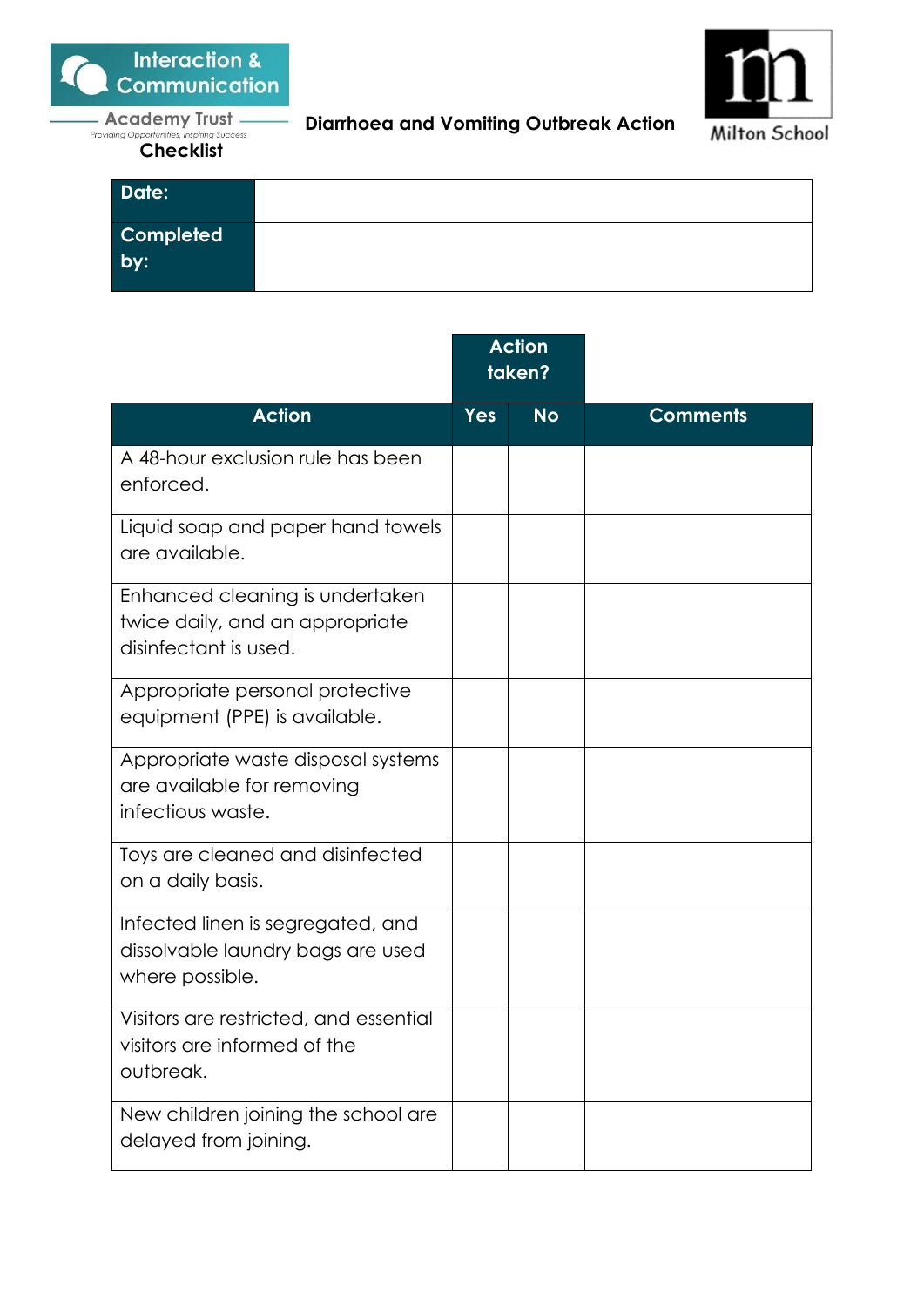| The health protection team (HPT)<br>has been informed of any infected<br>food handlers. |  |  |
|-----------------------------------------------------------------------------------------|--|--|
| Staff work in dedicated areas and<br>food handling is restricted.                       |  |  |
| All staff (including agency) are<br>asked if they are unwell.                           |  |  |
| Staff are restricted from working<br>elsewhere.                                         |  |  |
| The HPT is informed of any planned<br>events at the school.                             |  |  |
| The <b>school nurse</b> is informed.                                                    |  |  |
| Ofsted are informed if necessary.                                                       |  |  |